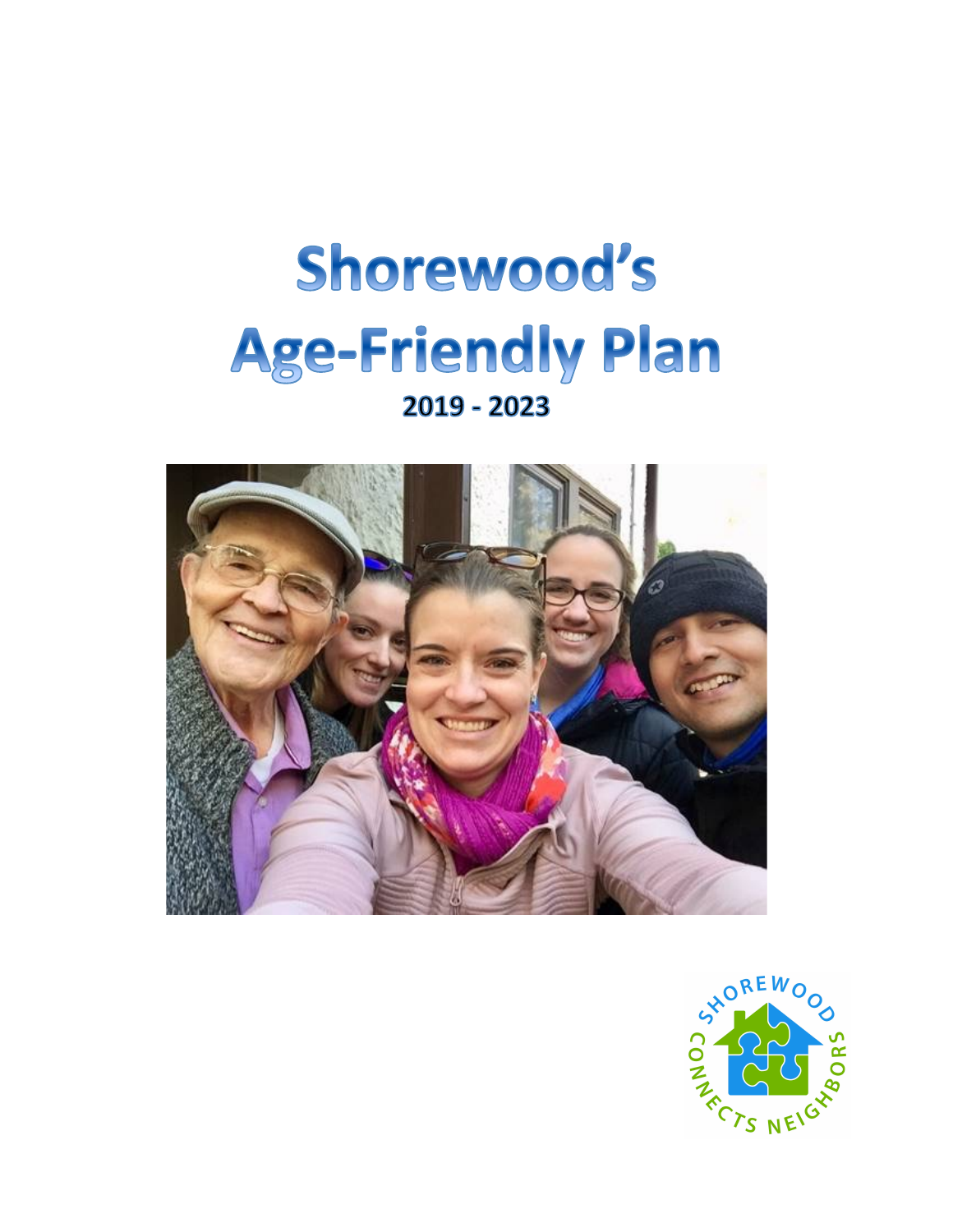

## **Table of Contents**

|                                                                                                                                                                                                                                                   | Page           |
|---------------------------------------------------------------------------------------------------------------------------------------------------------------------------------------------------------------------------------------------------|----------------|
| <b>Executive Summary</b>                                                                                                                                                                                                                          | $\overline{2}$ |
| <b>Background</b><br>a. Aging by the Numbers<br><b>b. Historical Context</b><br>c. AARP Age-Friendly Community Network<br>d. World Health Organization's Eight Domains of Livability                                                              | 3              |
| Developing the Plan<br>a. Assessing needs and priorities<br><b>AARP Phone Survey</b><br><b>Pop-Up Community Surveys</b><br>b. Identifying strategies and partners                                                                                 | 8              |
| <b>The Work Plan</b>                                                                                                                                                                                                                              | 11             |
| <b>Appendices</b>                                                                                                                                                                                                                                 | 17             |
| Age-Friendly Stakeholders Breakfast Attendees<br>$\bullet$<br>Age-Friendly Stakeholders Breakfast Notes<br>٠<br>Additional Background: Elder Services Advisory Board, Shorewood<br>$\bullet$<br><b>Connects, Shorewood Senior Resource Center</b> |                |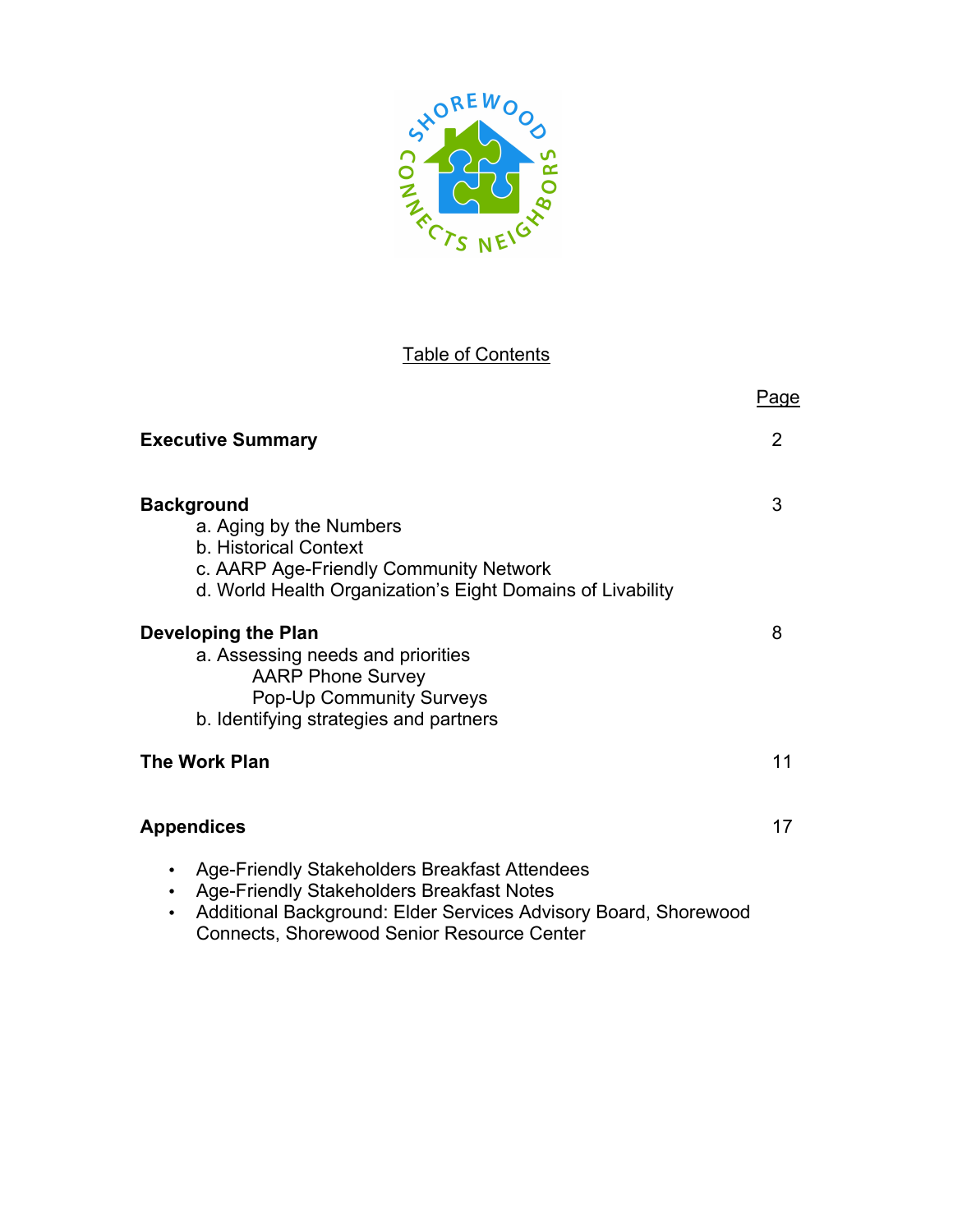#### **Executive Summary**

The Village of Shorewood's efforts to become age-friendly go back to 1999 with the advent of the Elder Services Advisory Board and the Senior Resource Center. Since that time, two surveys on health/supportive service needs and one on housing preferences have been conducted, and a new initiative, Shorewood Connects, was launched. Shorewood has been deliberate in its efforts to keep abreast of what residents are considering as they age and in bringing various stakeholders together to support residents' ability to "age in community".

Now that baby boomers are reaching their 60s and 70s, Shorewood has again undertaken a planning process to ensure that it is ready to support residents as they age, knowing that what it does will benefit all generations. For as a community improves on things like sidewalk safety, it becomes easier for not only older adults but also for parents pushing strollers, people with disabilities, and children on their way to school.

This most recent planning process under the umbrella of "age-friendliness"<sup>1</sup> included a phone survey, pop-up community surveys, a written survey, and a gathering of fifty stakeholders representing different segments of the community. As the first Wisconsin community in AARP's Age-Friendly Communities Network, Shorewood received survey assistance from AARP and tapped into the learning resources available through the network. The Shorewood Elder Services Advisory Board led the process, which also included meetings with Village administrators and other Village committees, as well as consideration of agefriendly initiatives in other communities in the AARP Network.

As a result of this process, four priority areas have been identified for work in the next 3-5 years:

- 1) Create more housing options for people with moderate incomes.
- 2) Improve Shorewood's walk-ability.
- 3) Develop neighborhood connection activities and programs.
- 4) Increase [awareness/use of the Senior Resource Center's] ability to help seniors find and gain access to health and supportive services.

Initial strategies have been identified in an action plan, along with responsible entities and outcome indicators. Shorewood now has a path to follow and a call to action that will lead its stakeholders in becoming a more age-friendly community, supportive of young and old and everyone in between.

 

 $^1$  As the recognized authority in age-friendliness, the World Health Organization provides this description, "*Age-friendly environments foster health and well-being and the participation of people as they age.* They are accessible equitable, inclusive, safe and secure, and supportive. They promote health and prevent or delay the onset of disease and functional decline. They provide people-centered services and support to enable recovery or to compensate for the loss of function so that people can continue to *do* the things that are important to them. " https://www.who.int/ageing/projects/age-friendly-

environments/en/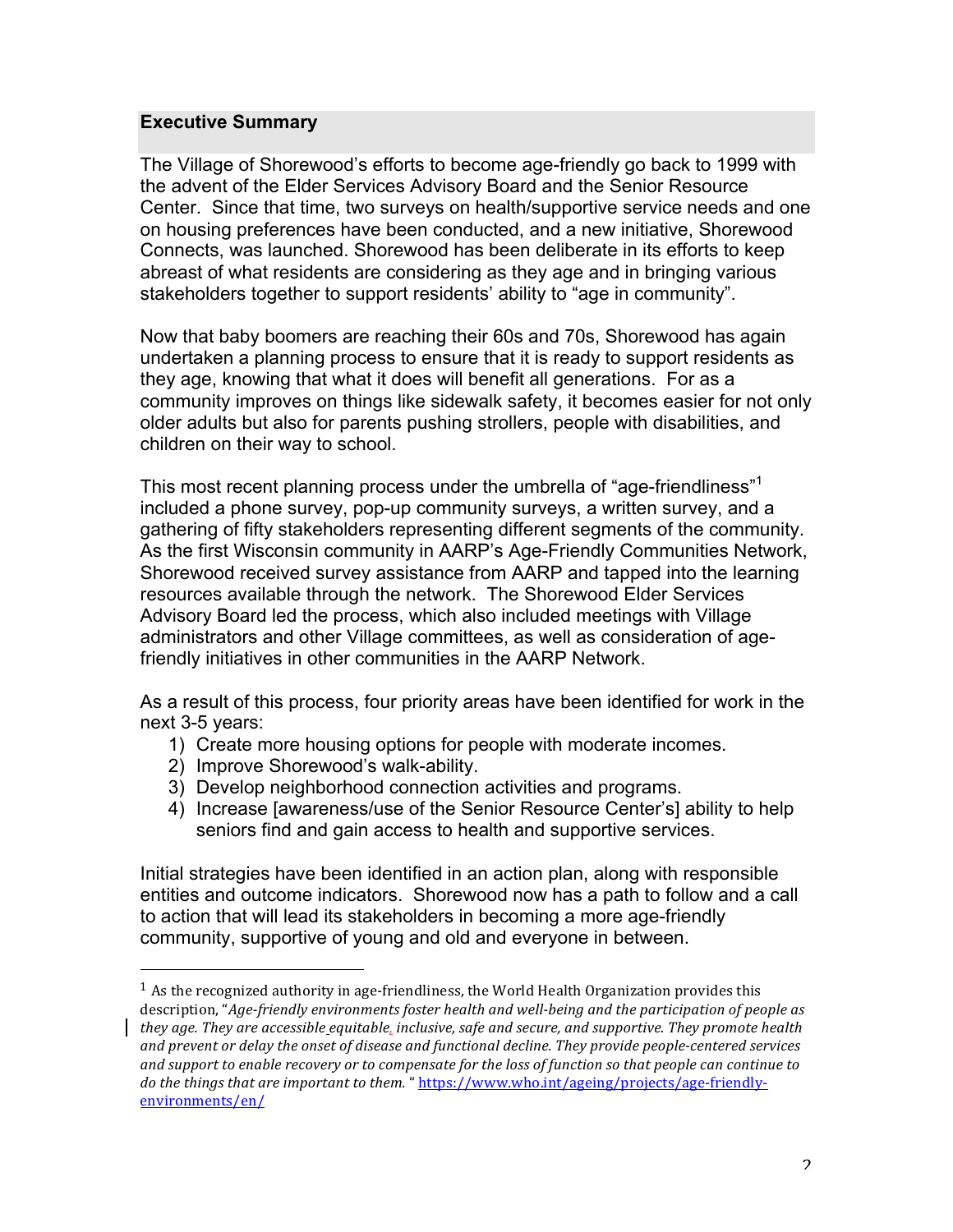#### **Background**

#### a. Aging by the Numbers

Like many communities across the country, Shorewood's older adult population, currently just over 2,600 people, is expected to continue growing disproportionately to other age cohorts as the baby boomers are now reaching old age. According to the American Community Survey, the growth in the population of residents age 60+ has gone from 13% of the total population in 2010 to 20% in 2017. This growth will further spike in 2050, when the "oldest old" (those 85+) will grow in both numbers and proportions. People living this long often require additional caregiving and support.

| Age Category      | # of residents | % of total population |
|-------------------|----------------|-----------------------|
| 60 years and over | 2,668          | <b>20%</b>            |
| 62 years and over | 2,328          | 17.4%                 |
| 65 years and over | 1.934          | 14.5%                 |
| 75 years and over | 805            | 6.0%                  |

#### 2017 American Community Survey - Village of Shorewood

#### b. Historical Context of Shorewood's Focus on its Older Residents

Shorewood has long-prided itself on being a community that offers something for every generation. People think of it as a great place to raise a family and a great place to remain active throughout one's life. For the past twenty years, the Village has taken deliberate steps to ensure that the interests and needs of seniors are being identified and addressed, to make it easier and more rewarding for residents to remain in the community as they age. Some of the milestones in this process are described below.

## *The Elder Services Advisory Board, The Senior Resource Center*

The Village of Shorewood formed the Elder Services Advisory Board in 1999 to advise the Village Board and Village Administration on all matters related to older adults<sup>2</sup>. The following year, the Shorewood Senior Resource Center was launched; its mission "…to promote safe, healthy and enriching lifestyles for Shorewood residents age 60 and older". Since the SRC opened in April 2000 it has continued to grow and each month more than 500 persons expand their interests and horizons by participating in activities and attending events. This municipally-supported senior center and information/referral center is unique to the north shore in its breadth of offerings, including resource linkage.

## *The 2007 Older Adult Community Survey, Shorewood Connects*

  $2$  As defined by the federal Older Americans Act, an older adult is age 60 and over.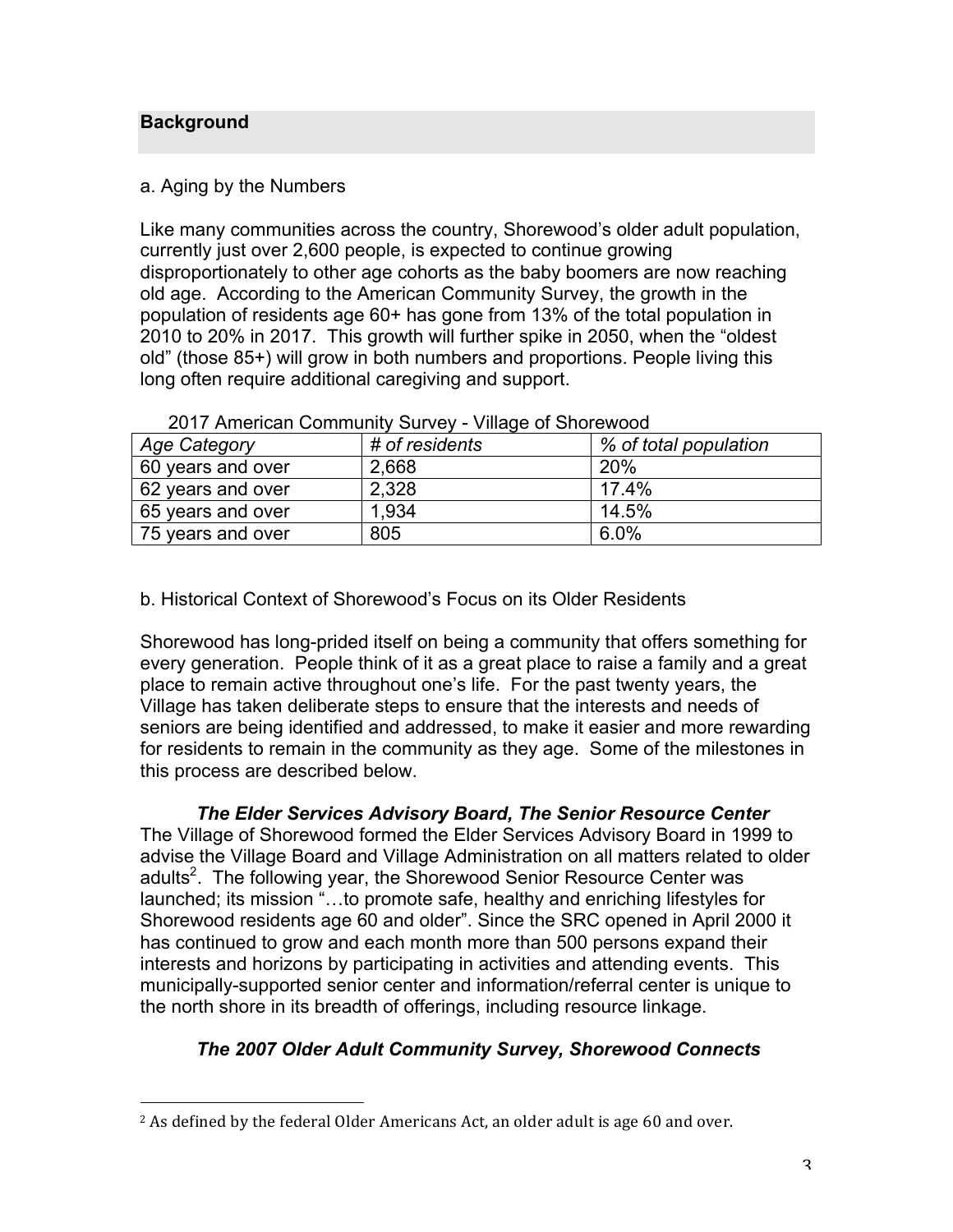A survey was conducted of residents age 55 and over in 2007 to gather information on behalf of the Elder Services Advisory Board to determine both areas of success and improvement in terms of health/supportive services. The Shorewood Older Adult Community Survey 2007 Summary Report summarized the findings, noting that for the most part, Shorewood's older adults were doing relatively well. The areas of concern:

- Assistance for low-income older adults with health issues
- Ways to reach isolated older adults, and others in need of services
- Support for caregivers as well as for those being cared for
- Financial counseling and long-term care planning
- Information about available programs and services to family and friends, health care providers (ensuring that information is also readily accessible for Shorewood's non-English speaking population)
- More opportunities for volunteerism or for greater social interaction.

At a meeting of community stakeholders held to review the findings in 2008, the "Shorewood Connects" project was launched under the auspices of the Elder Services Advisory Board and the Senior Resource Center. The purpose of the new project: "develop relationships, identify community assets, and explore new ways of connecting Shorewood older adults with each other and with community resources" as a way to ensure that Shorewood residents are able to remain in and contribute to the life of the community as they age. Shorewood Connects was created to be a community-organizing/planning companion to the Shorewood Senior Resource Center. These two entities reflect Shorewood's commitment to ensuring that older adults are valued members of the community and that they remain connected to the fabric of Shorewood. (For more information about these programs, refer to the Appendices.)

## *The 2010 CDA Older Adult Housing Survey*

To seek guidance about housing preferences for seniors in Shorewood, in 2010 the Village of Shorewood Community Development Authority (CDA) conducted a mail survey of adults age 55 and over. Some of the conclusions and results from the Village of Shorewood Senior Housing Survey Report:

- Most Shorewood residents prefer to stay where they are as they grow older.
- Some type of referral service for reliable home maintenance contractors would be helpful.
- Housing options, which had age-friendly features and were affordable, would influence the decision of some to remain in Shorewood.
- The option with the greatest supply vs demand gap: affordable rental units.

Since 2010, several additional housing options, some catering exclusively to seniors, have been built. New rental housing for people looking to downsize and those wanting to live closer to the business district, can be found along Oakland Avenue. HarborChase of Shorewood, an Assisted Living and Memory Care facility opened at the end of 2015. Next door, an active senior living complex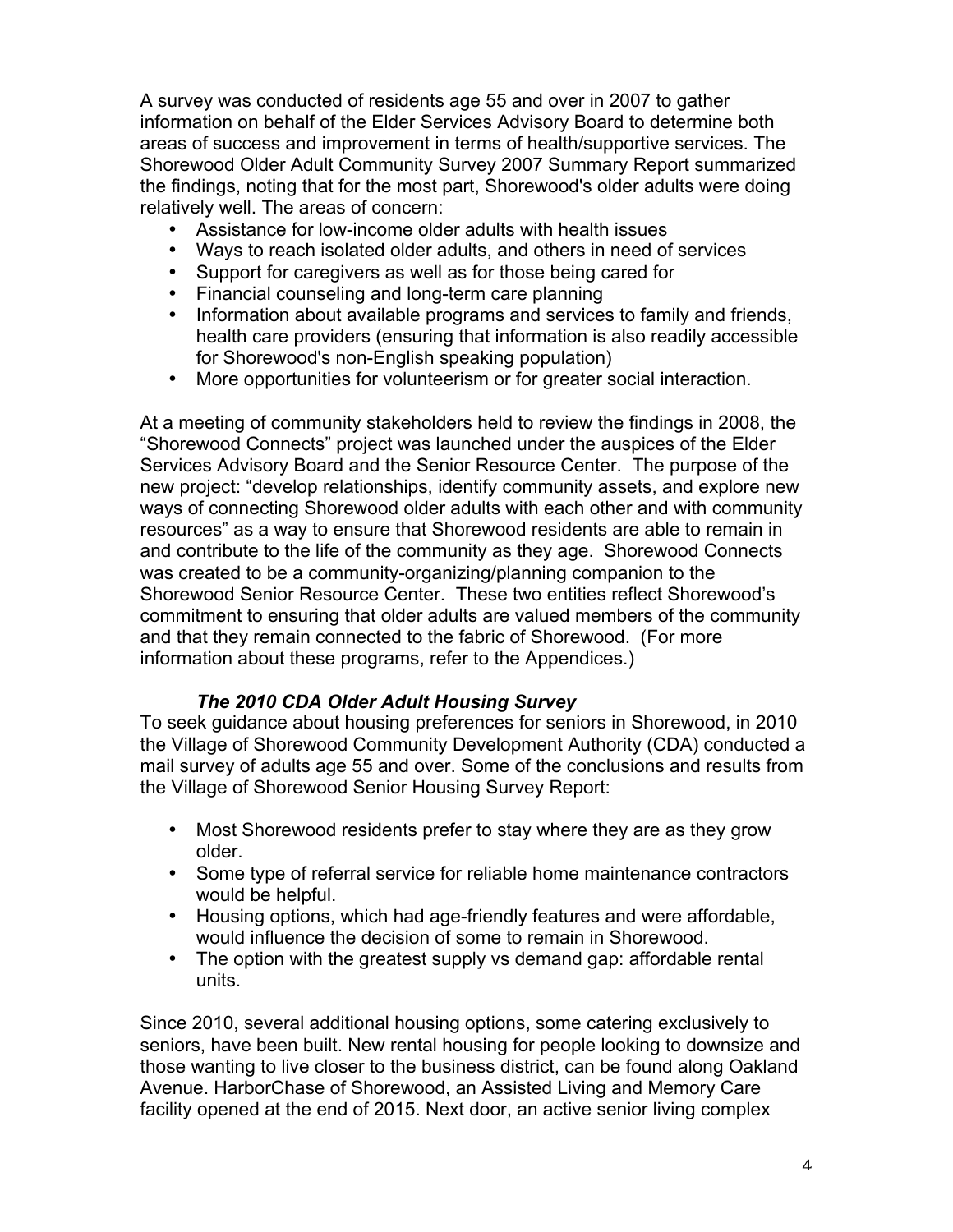providing approximately 100 units of rental housing, The Oaks of Shorewood, opened in late 2018.

### *The 2013-14 Village Strategic Planning Process & The Shorewood Vision 20253*

The results of a Village-wide visioning process had several findings of interest regarding seniors. The number of active older adults who moved into Shorewood increased since an earlier 2005 visioning effort. Since the 55 - 64 age group is expected to increase, the 2025 report adds, "Shorewood may be able to capitalize on the vitality this group would bring." The Vision Report included insights related to Shorewood's older adults from focus group feedback. Older adults who moved to Shorewood "loved their places, whether they were high end or subsidized renters." Some older homeowners noted they were getting help to stay in their homes and others indicated they may need to move or get help in the future. The focus group of "Seniors" included more duplex and apartment dwellers than homeowners. Owners of single family homes "were planning to move only when they have to and are getting help from family or contractors to do physically difficult work." Participants were "enthusiastic supporters of the Senior Center and its director and enjoyed and used the Library." They also had recommendations for improving pedestrian safety. Another focus group "supported and recommended planning for seniors to 'age in place'."

According to the Report, 75% of Shorewood's housing stock was built in or before 1939. Older housing, as noted in national reports about aging in place and senior-friendly communities, is more likely to require maintenance and less likely to be affordably modified to make accommodations for aging safely at home.

## *2014 Best Intergenerational Community*

In 2014, the Village of Shorewood was recognized by the national organization Generations United as one of four "Best Intergenerational Communities" across the country. According to Generations United, this honor is bestowed on communities that are "effectively engaging, serving, and honoring all generations as they advance policies and practices that stimulate cooperation and collaboration."

## *The 2017-2021 Senior Resource Center Strategic Plan*

In 2016, the Elder Services Advisory Board adopted a strategic plan<sup>4</sup> to guide the Senior Resource Center through 2021 via the following vision/mission statement and goals.

#### *Vision*

 

To help build a vibrant, age-friendly Village by supporting Shorewood's older adults to age well "in community."

<sup>&</sup>lt;sup>3</sup> This summary taken from Ready or Not, Here we Come! Preparing for the expected increase of older adults in the Village of Shorewood, Wisconsin Shorewood Senior Resource

Center Strategic Plan, 2017 - 2021, Approved June 9, 2016. <sup>4</sup> Ibid.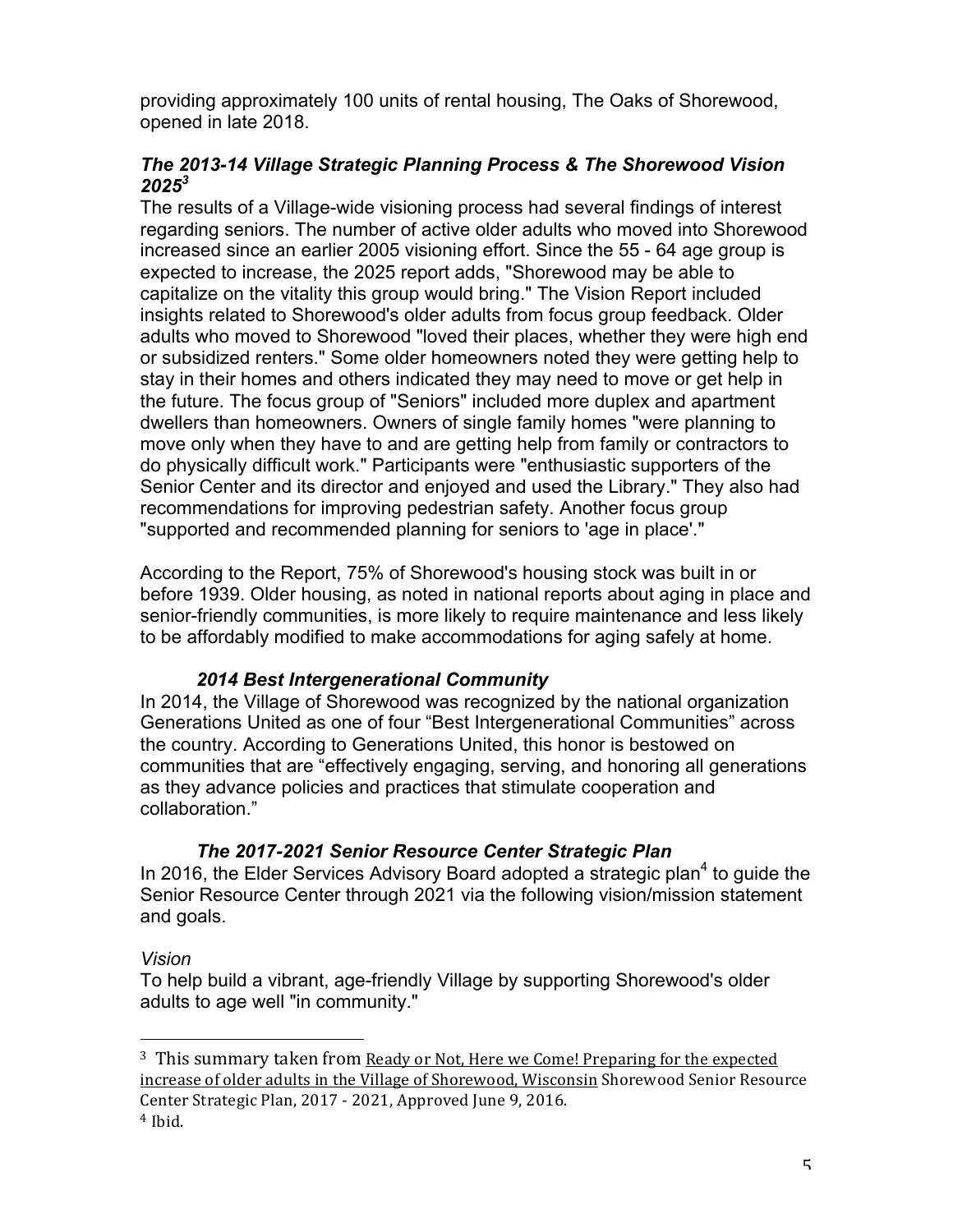## *Mission*

The Senior Resource Center promotes safe, healthy and enriching lifestyles for Shorewood residents age 60 and over.

#### *Goals*

- 1. Empower and support Shorewood's older adults and caregivers in accessing resources to help them age "in community."
- 2. Serve as the community focal point for engaging and helping Shorewood's older adults to age well.
- 3. Enhance services to vulnerable and isolated older adults in Shorewood, including reaching out to those who are not using or aware of SRC's services but might benefit from them.
- 4. Increase outreach to Shorewood's older adults, caregivers and adult children to make them aware of SRC resources, programs and volunteer opportunities.
- 5. Improve SRC's organizational effectiveness and business operations to better serve Shorewood's older adults.

#### *2017 Membership in the AARP Age-Friendly Community Network*

In 2017, the Village was recognized as the first Wisconsin community to be accepted into the AARP Network of Age-Friendly Communities. This designation represents Shorewood's renewed commitment to improving its seniorfriendliness in the context of overall age-friendliness. Membership in the Network requires the development and implementation of an Age-Friendly Plan, submitted to both the World Health Organization and AARP. Membership also provides access to a variety of AARP resources and learning opportunities on all subjects related to creating livable communities.

## c. The AARP Age-Friendly Community Network

The AARP Network of Age-Friendly States and Communities was launched in April 2012 and operates under the auspices of the World Health Organization's Age-Friendly Cities and Communities Program.

## According to AARP,

*Age-friendly or livable communities have walkable streets, housing and transportation options, access to key services and opportunities for residents to participate in community activities. The AARP Network of Age-Friendly States and Communities encourages states, cities, towns and counties to prepare for the rapid aging of the U.S. population by paying increased attention to the environmental, economic and social factors that influence the health and well-being of older adults. By doing so, these communities are better equipped to become great places, and even lifelong homes, for people of all ages.* 

*A livable community is one that is safe and secure, has affordable and*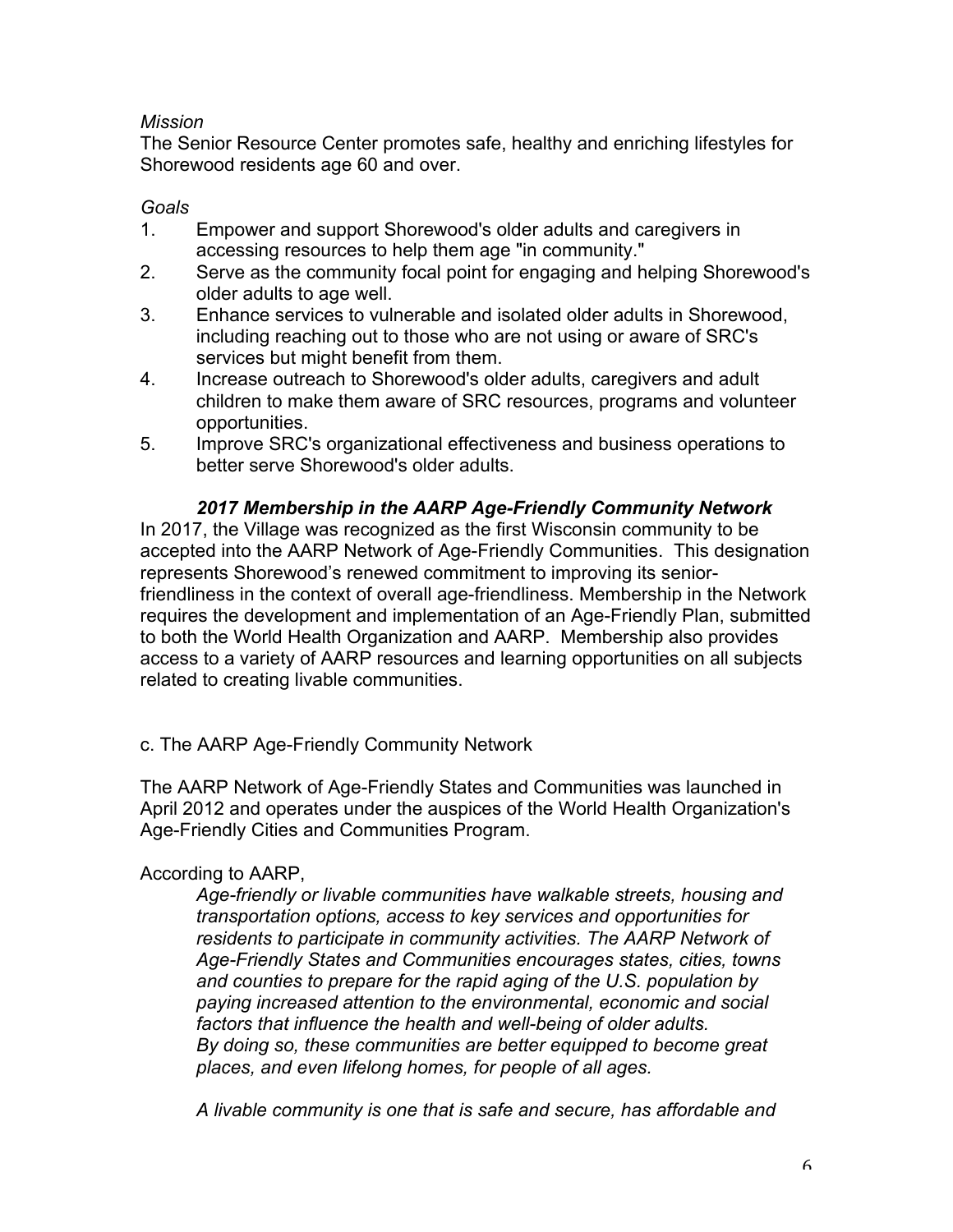*appropriate housing and transportation options, and offers supportive community features and services. Once in place, those resources enhance personal independence; allow residents to age in place; and foster residents' engagement in the community's civic, economic, and social life.* 

While Shorewood currently has many age-friendly features, there is recognition that growth in the senior population will require ensuring that we are conscious of what seniors need and that we make deliberate policy and program decisions that make this easier to do.

d. The World Health Organization's Eight Domains of Livability

As a member of the World Health Organization's Age-Friendly Cities Project, the AARP Network of Age-Friendly Communities works within the following "Eight Domains of Livability" to help communities become great for people of all ages.

1. **Outdoor Spaces & Buildings** - ensuring that parks, sidewalks, safe streets, outdoor seating and accessible buildings can be used and enjoyed by people of all ages.

2. **Transportation** - driving and public transit options allow people to get around.

3. **Housing** - ensuring that communities include affordable housing options for varying life stages and that homes are appropriately designed or modified.

4. **Social Participation** - Combating loneliness with the availability of accessible, affordable and fun social activities.

5. **Respect and Social Inclusion** - building intergenerational activities to allow young and old to learn from one another, and honor what each has to offer.

6. **Civic Participation & Employment** - providing ways tor older people to work for pay, volunteer their skills, and be actively engaged in community life.

7. **Communication and Information** - recognizing that information needs to be disseminated through a variety of means.

8. **Community & Health Services** - ensuring that residents have access to nearby services

Shorewood's four priority areas of affordable housing, safe sidewalks, connections with neighbors/community, and knowing where to turn when help is needed cut across seven out of eight domains.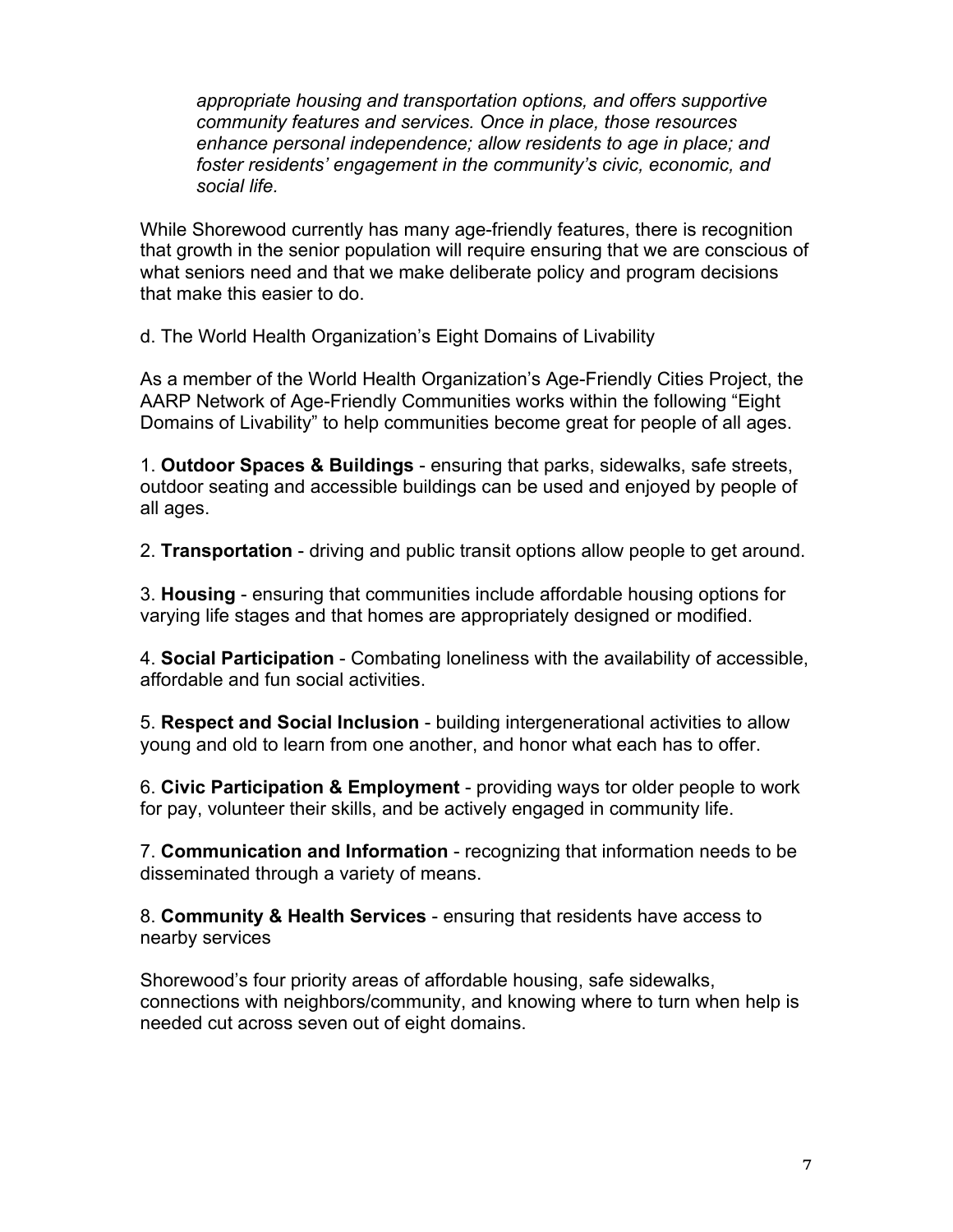## **2017-2019 Developing the Shorewood Age-Friendly Plan**

#### a. Assessing needs and priorities

In 2017, a telephone survey was commissioned by AARP to assess public opinion among Greater Milwaukee residents age 45+ about age-friendly and livable community topics in Greater Milwaukee. Telephone interviewing was conducted by Alan Newman Research from August  $3<sup>rd</sup>$  to September  $24<sup>th</sup>$  2017. The sample utilized RDD landline and cell phone records. A total of 64 Shorewood residents completed the survey.

#### Findings specific to Shorewood

Survey respondents indicated that Shorewood's *top* community features include

- Well-maintained homes and properties
- Well-maintained, safe parks
- Easy-to-read traffic signs
- Access to a variety of health care professionals

Respondents indicated that Shorewood's *bottom* features include

- A range of flexible job/job training opportunities for older adults
- Affordable housing options for adults of varying income levels
- Well-maintained, safe low-income housing
- Clearly displayed printed community information in large lettering.

When asked about specific age-friendly features, the following were identified as needing the most improvement in Shorewood (in no particular order)

- Cycle paths that are separate from pavements and other pedestrian walkways
- A service that helps seniors easily find and access health and supportive services
- Neighborhood Watch Programs
- Job training for older adults
- Specialized transportation for people with disabilities
- Public information that is available in different languages
- Enforced speed limits
- Affordable housing options
- Involvement of older adults in the events & activities of local schools
- Flexible job opportunities for older adults, persons with disabilities
- Easy-to-find information on local volunteer opportunities
- Affordable, well-trained, certified home health providers
- Printed public information with large lettering
- Well-maintained, safe low-income housing

#### Priority areas

Following the phone survey, the Elder Services Advisory Board analyzed the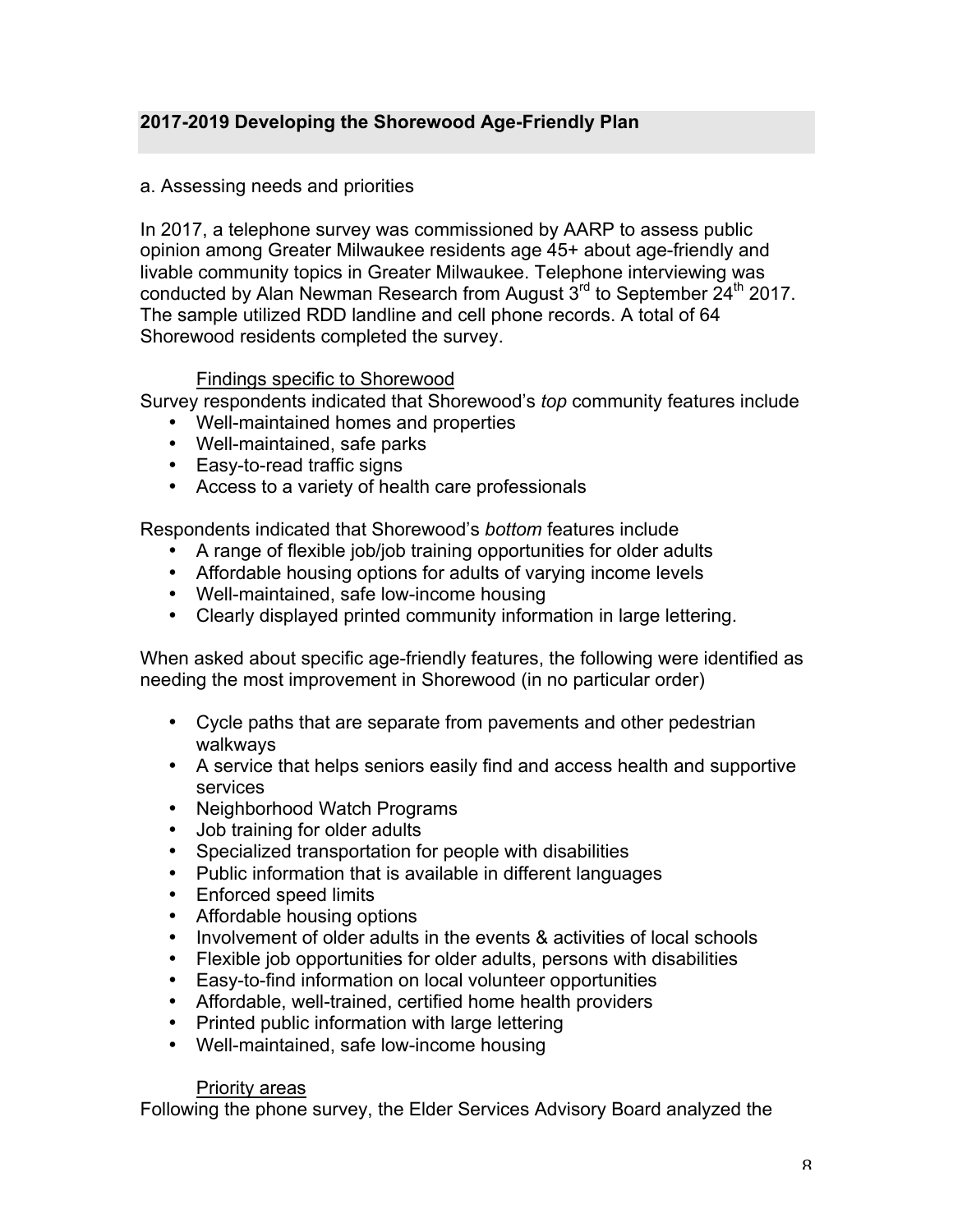results and developed a condensed list of improvement areas for residents to consider in choosing the top priorities. ESAB members then held three "community pop-up" surveys<sup>5</sup> in July and August, 2018 to provide an opportunity for residents to select the three issues they felt most important, and an additional survey was conducted among participants at the Senior Resource Center. Approximately 120 people completed this prioritization process, representing all age cohorts.

#### Results

In answer to the question, "What's most important to you in increasing Shorewood's age-friendliness?" The top four areas receiving votes were (in order)

1) Create more housing options for people with moderate incomes

2) Improve Shorewood's walk-ability: separate bikes from pedestrians; enforce speed limits; enforce stops at stop signs

3) Develop neighborhood watch/neighborhood connection type activities and programs

4) Increase [awareness/use of the Senior Resource Center's] ability to help seniors find and gain access to health and supportive services

b. Identifying Strategies & Partners

 

Once the four priority areas were identified, members of the Elder Service Advisory Board's Age-Friendly Planning Subcommittee began a series of meetings with key partners to discuss the findings and to obtain their input regarding potential strategies and key action steps. Meetings were held with

> Village Administrators: Rebecca Ewald, Village Manager Tyler Burkart, Assistant Village Manager Bart Griepentrog, Planning and Development Director

Committees of the Village Board: Pedestrian & Bike Safety Committee Marketing & Communications Committee

A separate written feedback option to generate strategy ideas was made available for residents communitywide through the Library, Village Hall Customer Service, and the Senior Resource Center.

 $5$  Surveys were conducted July 9, 2018 @ Coffee & Bagels; July 29, 2018 @ The Shorewood Farmers' Market and August 1, 2018 @ City Market.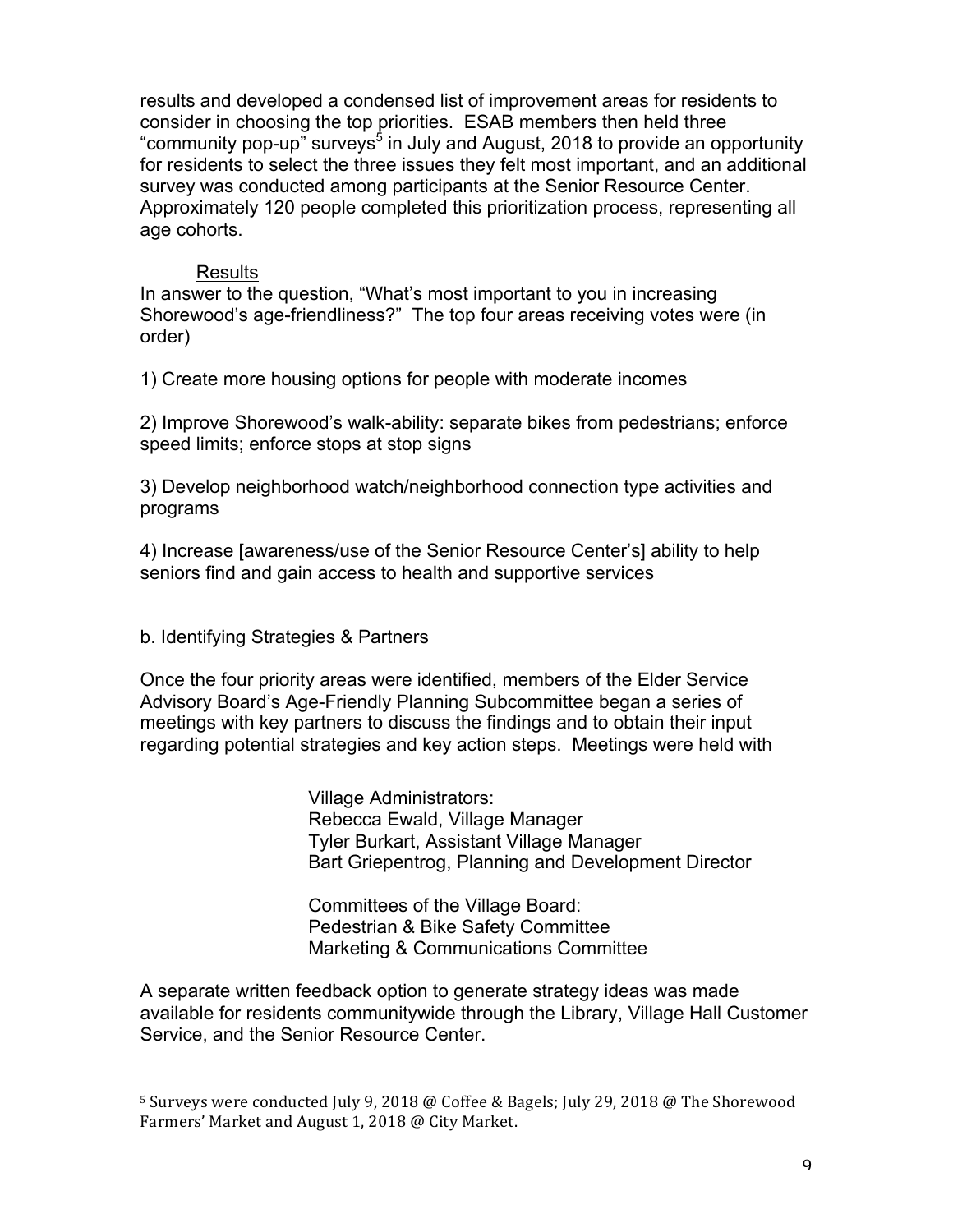A list of key stakeholders was developed to ensure that individuals and organizations who play a key role in the community had an opportunity to learn about the findings and be a part of the strategy development process. A breakfast event was held on March 21<sup>st</sup>, 2019, bringing together fifty people representing older residents; Village Elected Officials, Candidates, and Administrators; School Board Elected Officials, Candidates, and Administrators; congregations; senior service providers; the Shorewood Business Improvement District, the Shorewood Library; social and civic organizations; the Shorewood Police Department; the North Shore Health Department and other residents.

At this meeting, the stakeholder group expanded upon the potential strategy list and indicated their individual and/or organizational interest in being a part of implementing the strategies.

The Action Plan that follows was developed as a result. Having been approved by both the Elder Services Advisory Board and the Village Board of Trustees, it is intended to serve as the blueprint for moving forward in pursuit of agefriendliness in Shorewood.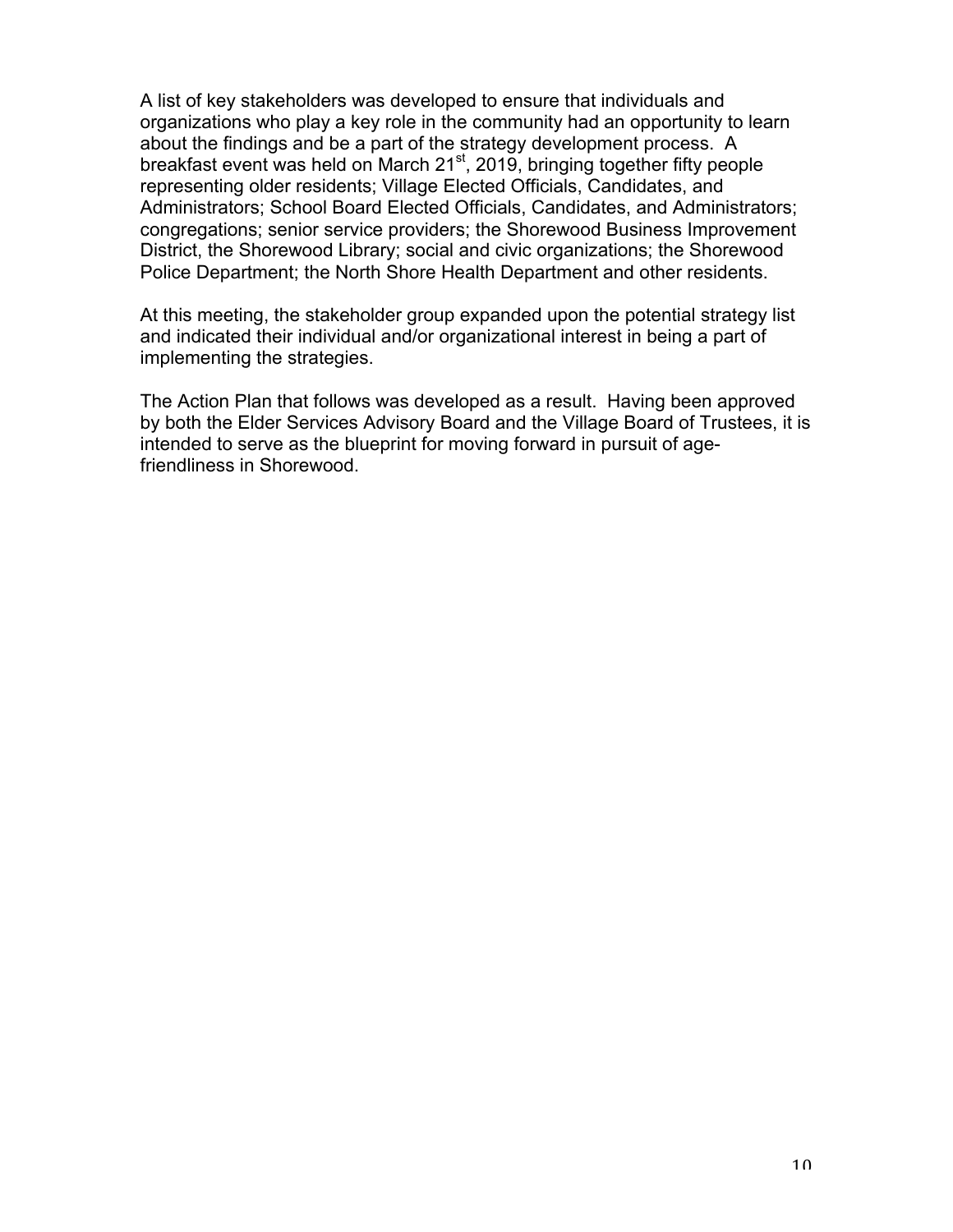| <b>KEY</b>    |                                                    |
|---------------|----------------------------------------------------|
| $ESAB =$      | Village of Shorewood Elder Services Advisory Board |
| $ $ SRC =     | <b>Shorewood Senior Resource Center</b>            |
| $\vert$ CDA = | <b>Community Development Authority</b>             |

#### **AGE-FRIENDLY SHOREWOOD 2019-2024 Plan**

## **Priority Area: Pedestrians**

Vision: Shorewood pedestrians will feel safe on the sidewalks and at intersections.

Goal: Enhance Shorewood's walk-ability, focusing on key problem areas for pedestrians.

| <b>Strategies</b>                                      | Begin date | <b>Entities Responsible</b> | Success measures             |
|--------------------------------------------------------|------------|-----------------------------|------------------------------|
| 1. Conduct 2 walk audits to determine problem          | Winter     | ESAB (with                  | Audits complete; problem     |
| areas throughout the Village                           | 2020/      | Pedestrian & Bike           | areas identified for         |
|                                                        | Summer     | Safety Committee,           | prioritizing.                |
|                                                        | 2020       | School District, using      |                              |
|                                                        |            | AARP guide), SH             |                              |
|                                                        |            |                             |                              |
|                                                        |            | Connects                    |                              |
| *2. Explore development of a bike boulevard            | TBD by Ped | Pedestrian & Bike           | One boulevard developed      |
| and/or additional separate, protected bike (and        | & Bike     | Safety Committee to         | and/or additional bike lanes |
| scooter) lanes                                         | Safety     | idenfity location,          | created. Speed limits, stop  |
|                                                        | Comm.      | feasibility costs and then  | signs modified. Landscaping  |
|                                                        |            | present to Village          | enhancements made.           |
|                                                        |            | Board, considering          | Marketing/awareness          |
|                                                        |            | Transportation &            | campaign to ensure           |
|                                                        |            | <b>Parking Analysis</b>     | awareness and utilization.   |
| * 3. Increase educational efforts for bike riders (and | TBD by Ped | Pedestrian & Bike           | # of presentations per year  |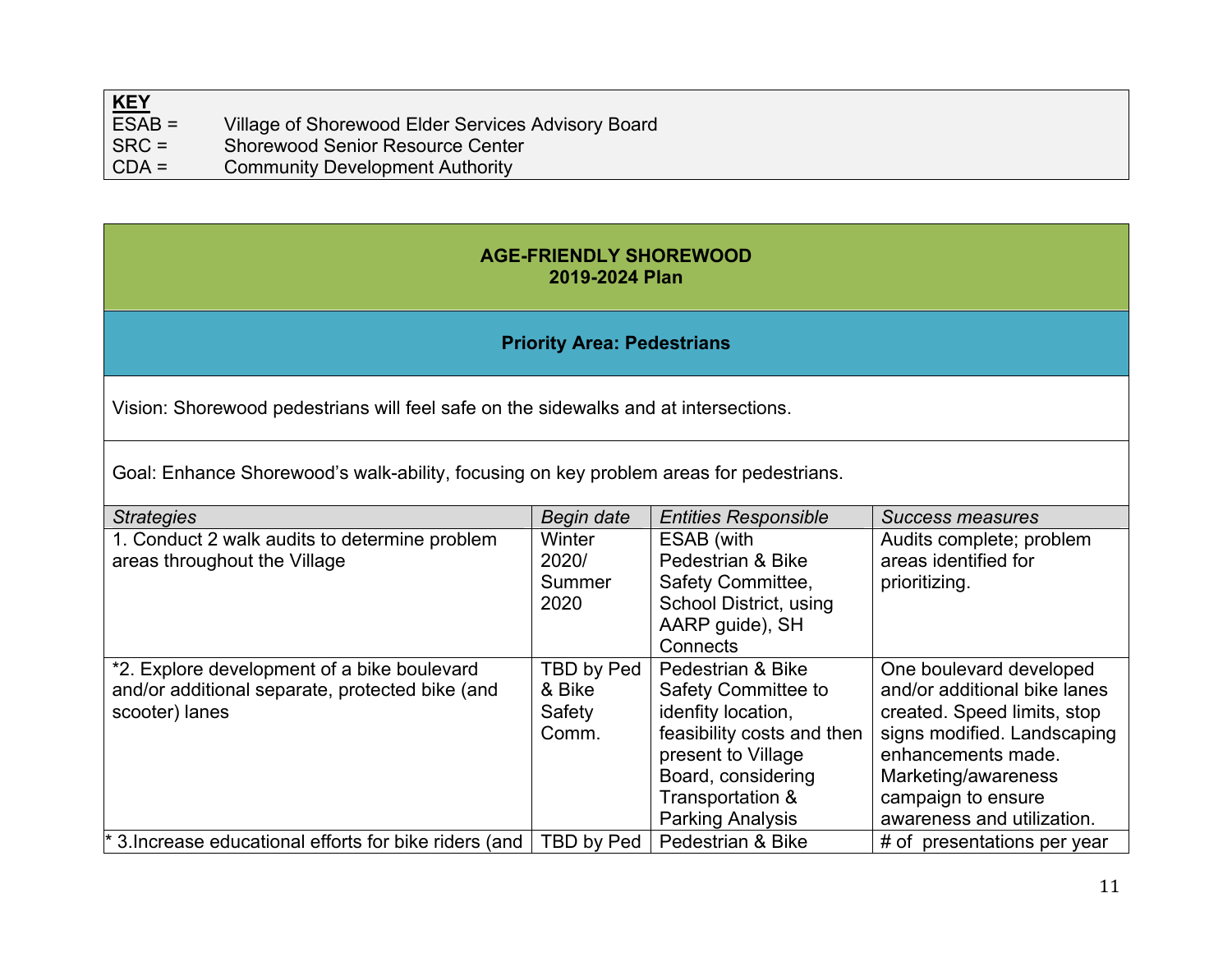| their parents) re: pedestrian concerns, sidewalk<br>sharing, rider visibility                                                                                                                                                                                                                                                      | & Bike<br>Safety<br>Comm. | Safety Committee with<br>support of SRC and<br><b>ESAB</b>                                                      | at schools. Distribution of<br>written educational materials<br>at beginning and end of<br>school year. "Bike Unit"<br>becomes a regular<br>curriculum component. |
|------------------------------------------------------------------------------------------------------------------------------------------------------------------------------------------------------------------------------------------------------------------------------------------------------------------------------------|---------------------------|-----------------------------------------------------------------------------------------------------------------|-------------------------------------------------------------------------------------------------------------------------------------------------------------------|
| $ 4.$ Develop new snow/ice removal initiative(s) to<br>promote walk-ability, increase safety & promote<br>awareness of ordinance enforcement. Consider<br>street corners, fire hydrants; learning more about<br>repeat offenders & developing individual solutions;<br>creating a roaming snow patrol and/or snow buddy<br>system. | 2020                      | ESAB (with BID, civic<br>groups, Pedestrian &<br><b>Bike Safety Committee,</b><br>Police Dept.), SH<br>Connects | Reduction in # of resident<br>complaints                                                                                                                          |
| *5. Implement targeted enforcement days at the<br>beginning & end of school year for bicyclists,<br>scooters                                                                                                                                                                                                                       | TBD by<br>Police Dept.    | Police Department,<br>Pedestrian & Bike<br>Safety Committee,<br><b>School District</b>                          | # of rewards and warnings<br>issued by Police and<br>crossing guards for good<br>and bad bike behavior                                                            |
| Overall Impact                                                                                                                                                                                                                                                                                                                     | 2024                      | ESAB, SRC, Pedestrian<br>& Bike Safety<br>Committee                                                             | Survey of seniors and other<br>residents re: sidewalk safety                                                                                                      |

• Included in the approved Pedestrian & Bike Safety Committee's Master Plan 2015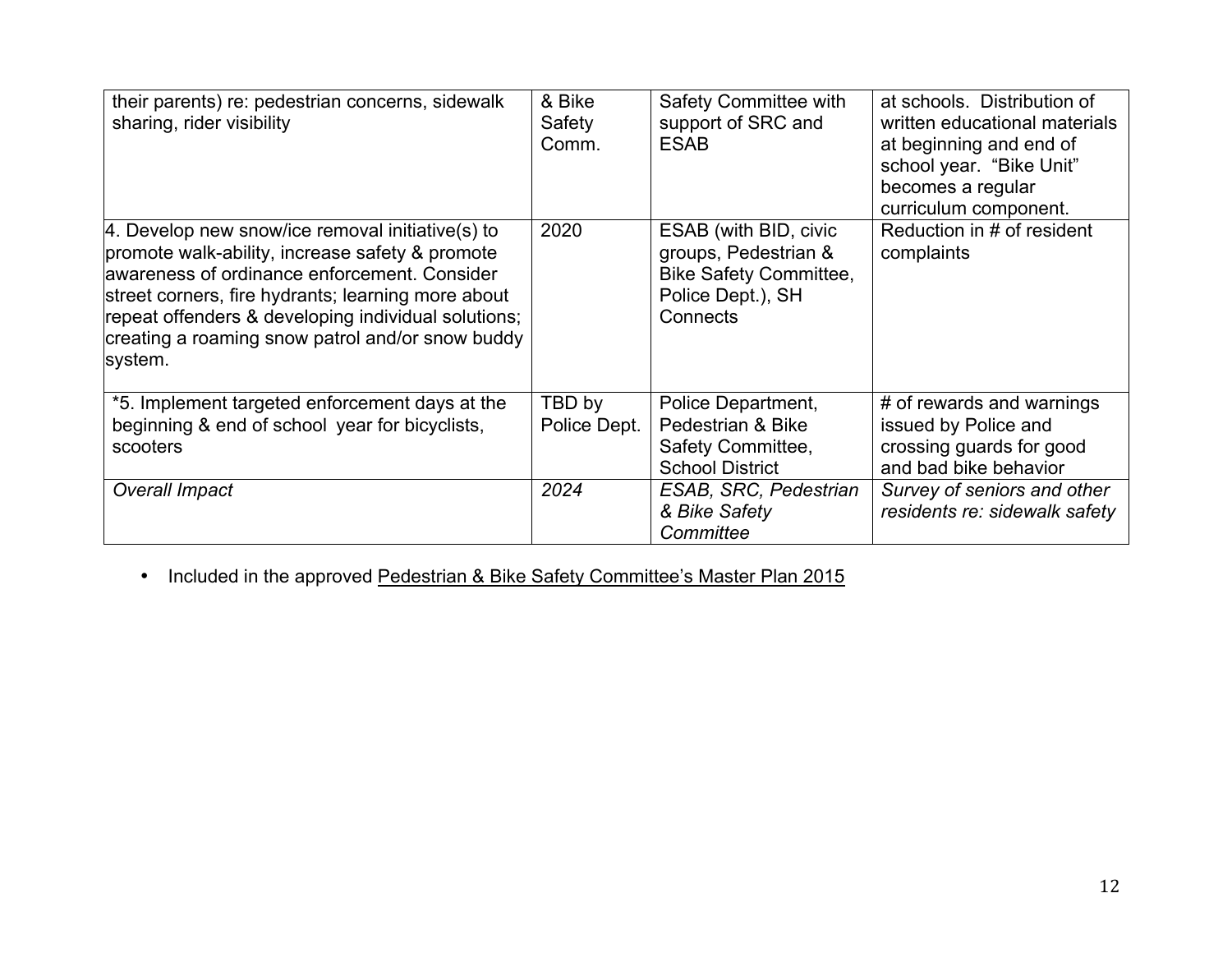#### **AGE-FRIENDLY SHOREWOOD 2019-2024 Plan**

#### **Priority Area: Neighborhood Connections**

Vision: Shorewood residents of all ages, particularly seniors, will have the opportunity to participate in and contribute to the life of the Village.

Goal: Develop additional ways for people to develop meaningful connections to their neighbors and to the larger Shorewood Community.

| <b>Strategies</b>                                  | Begin date   | <b>Entities Responsible</b>  | Success measures           |
|----------------------------------------------------|--------------|------------------------------|----------------------------|
| 1. Convene a work group comprised of diverse       | 2019         | Co-Conveners include         | Work group formed,         |
| Shorewood organizations and residents to           |              | <b>ESAB, Human Relations</b> | meetings held, new         |
| promote neighbor-to-neighbor connections.          |              | Committee, Village           | initiative(s) created.     |
| Consider the development of a neighborhood         |              | Board, Shorewood             |                            |
| association or additional block groups,            |              | <b>Community Network,</b>    |                            |
| intergenerational block activities; revival of the |              | <b>Shorewood Public</b>      |                            |
| "Welcome New Neighbors" program;                   |              | Library, School Board,       |                            |
| development of a "buddy check program"             |              | <b>Milwaukee County</b>      |                            |
|                                                    |              | Department on Aging          |                            |
| 2. Expand awareness of Shorewood community         | 2020         | <b>Assistant Village</b>     | Marketing strategy         |
| events among seniors                               | <b>SRC</b>   | Manager, Village             | developed, including       |
|                                                    | working      | Marketing Committee,         | potential informational    |
|                                                    | with Village | <b>SRC, Milwaukee County</b> | kiosks.                    |
|                                                    | Marketing    | Department on Aging to       |                            |
|                                                    | Committee    | present options to           |                            |
|                                                    |              | <b>Village Board</b>         |                            |
| 3. Create additional meaningful volunteer          | 2020         | School District, SRC,        | Volunteer opportunities    |
| opportunities for seniors & consider creating an   |              | Shorewood Connects,          | created and/or marketed to |
| online community bulletin board for volunteer      |              | Congregations                | seniors; system developed  |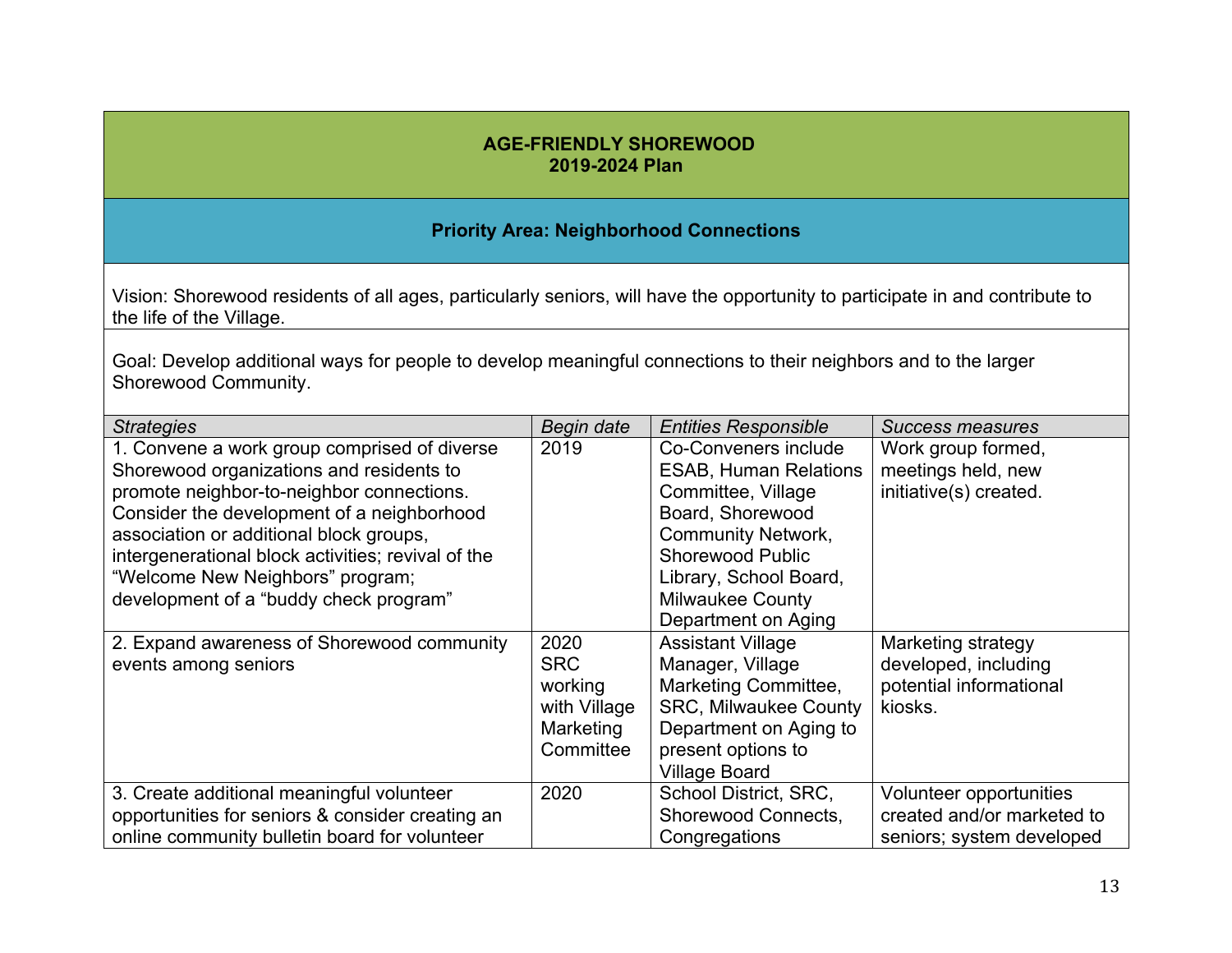| needs                                               |      |                          | to link volunteers with      |
|-----------------------------------------------------|------|--------------------------|------------------------------|
|                                                     |      |                          | opportunities                |
| 4. Create a Village-wide "Age-Friendly Pledge       | 2023 | ESAB, SH Connects,       | Campaign created &           |
| Campaign" (modeled after "Dementia Friends")        |      | SRC, Milw. Co. Dept. on  | marketed to civic groups and |
| identifying 3-5 steps individual residents can take |      | Aging, Village Marketing | community organizations      |
| to become more age-friendly. Market villagewide,    |      | Committee to present     |                              |
| including via Shorewood congregations               |      | plan to Village Board    |                              |

## **AGE-FRIENDLY SHOREWOOD PLAN July 1, 2019- June 30, 2024**

## **Priority Area: Housing**

Vision: Shorewood will have sufficient affordable and accessible housing options so that residents can remain in the community throughout their lifespan.

Goal: Create more housing options for seniors with moderate incomes.

| <b>Strategies</b>                                                                               | Begin date | <b>Entities Responsible</b>                 | <b>Success measures</b>                   |
|-------------------------------------------------------------------------------------------------|------------|---------------------------------------------|-------------------------------------------|
| 1. Develop a Housing Work Group to explore the<br>feasibility of encouraging the development of | 2020       | ESAB, SH Connects,<br><b>Planning Dept.</b> | Work group formed.<br>Information is made |
| additional housing options in Shorewood, e.g.,                                                  |            |                                             | available on options and                  |
| student home share, senior home                                                                 |            |                                             | interested residents are                  |
| share/cohousing, mother-in-law suites/tiny<br>houses/micro apartments, other options TBD.       |            |                                             | identified.                               |
| 2. Depending upon interest, develop or                                                          | 2020*      | <b>ESAB working with</b>                    | Program identified or                     |
| recommend an existing home-sharing program                                                      |            | Planning Dept. & Plan                       | developed and marketed                    |
| matching graduate students with seniors,                                                        |            | Commission if needed,                       | through SRC.                              |
| ensuring that participants have support and                                                     |            | <b>SH Connects (and</b>                     |                                           |
| monitoring beyond the initial match.                                                            |            | student intern)                             |                                           |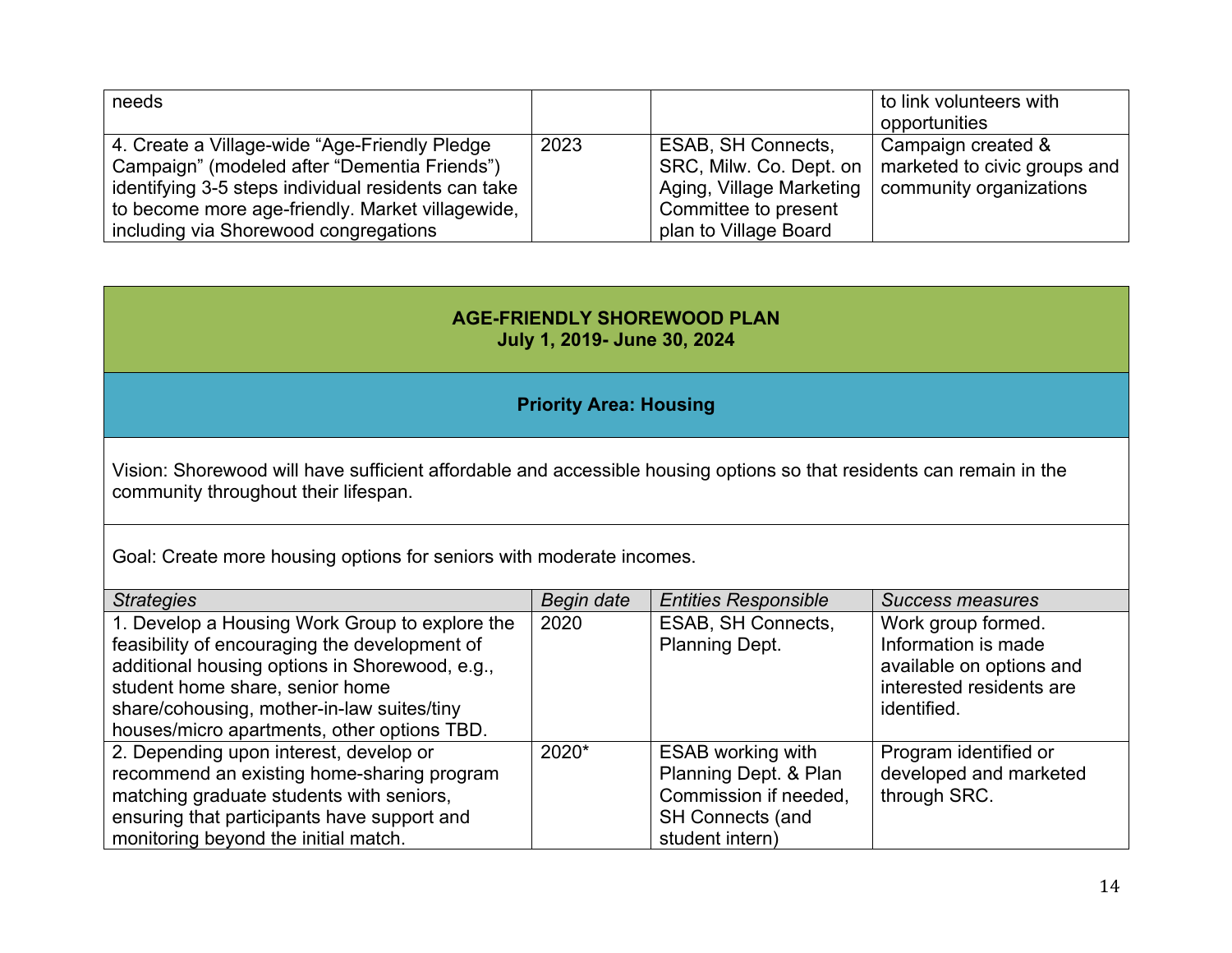| 3. Depending upon interest, create opportunities<br>to develop a home-sharing program for seniors<br>with seniors, i.e., cohousing                                     | 2022* | <b>ESAB working with</b><br>Planning Dept., Plan<br>Commission and<br>presenting<br>recommendations to<br><b>Village Board</b> | Zoning reviewed & changes<br>made to accommodate this<br>option. Community<br>presentations to increase<br>awareness of cohousing.          |
|------------------------------------------------------------------------------------------------------------------------------------------------------------------------|-------|--------------------------------------------------------------------------------------------------------------------------------|---------------------------------------------------------------------------------------------------------------------------------------------|
| 4. Encourage developers to create new/rehabbed<br>housing for this target group, including micro<br>units (small apartments), "mother-in-law<br>cottages", tiny houses | 2023* | CDA, Planning Dept.,<br>Plan Commission (if<br>needed) (with ESAB,<br>SRC)                                                     | Zoning reviewed & changes<br>made to accommodate this<br>option. Community<br>presentations to increase<br>awareness. New units<br>created. |
| 5. Inform the community of new housing options                                                                                                                         | 2022  | <b>SH Connects, SRC</b>                                                                                                        | Community presentation<br>and/or informational<br>brochure developed and<br>made available                                                  |
| 6. Educate people on ways to make their homes<br>more age-friendly, including the use of AARP's<br><b>HomeFit Guide</b>                                                | 2019  | SRC, Planning Dept.                                                                                                            | <b>HomeFit Guides made</b><br>available via various Village<br>info sites, e.g., Library,<br>Village Hall, SRC                              |
| 7. Consider development of a Village-sponsored<br>home modification program for seniors                                                                                | 2019  | Planning Dept. to<br>present<br>recommendations to<br>CDA, Village Board                                                       | Program established. # of<br>participants.                                                                                                  |
| 8. Raise awareness of age-friendly guidelines<br>(expanding upon ADA and Universal Design<br>principles) for any new housing                                           | 2022  | Planning Dept., CDA                                                                                                            | Guidelines compiled and<br>distributed to CDA,<br>residents, permit<br>applicants/contractors                                               |

*\*Dates and may change, depending upon results of the CDA's Housing Analysis and priorities identified by the Housing Work Group.*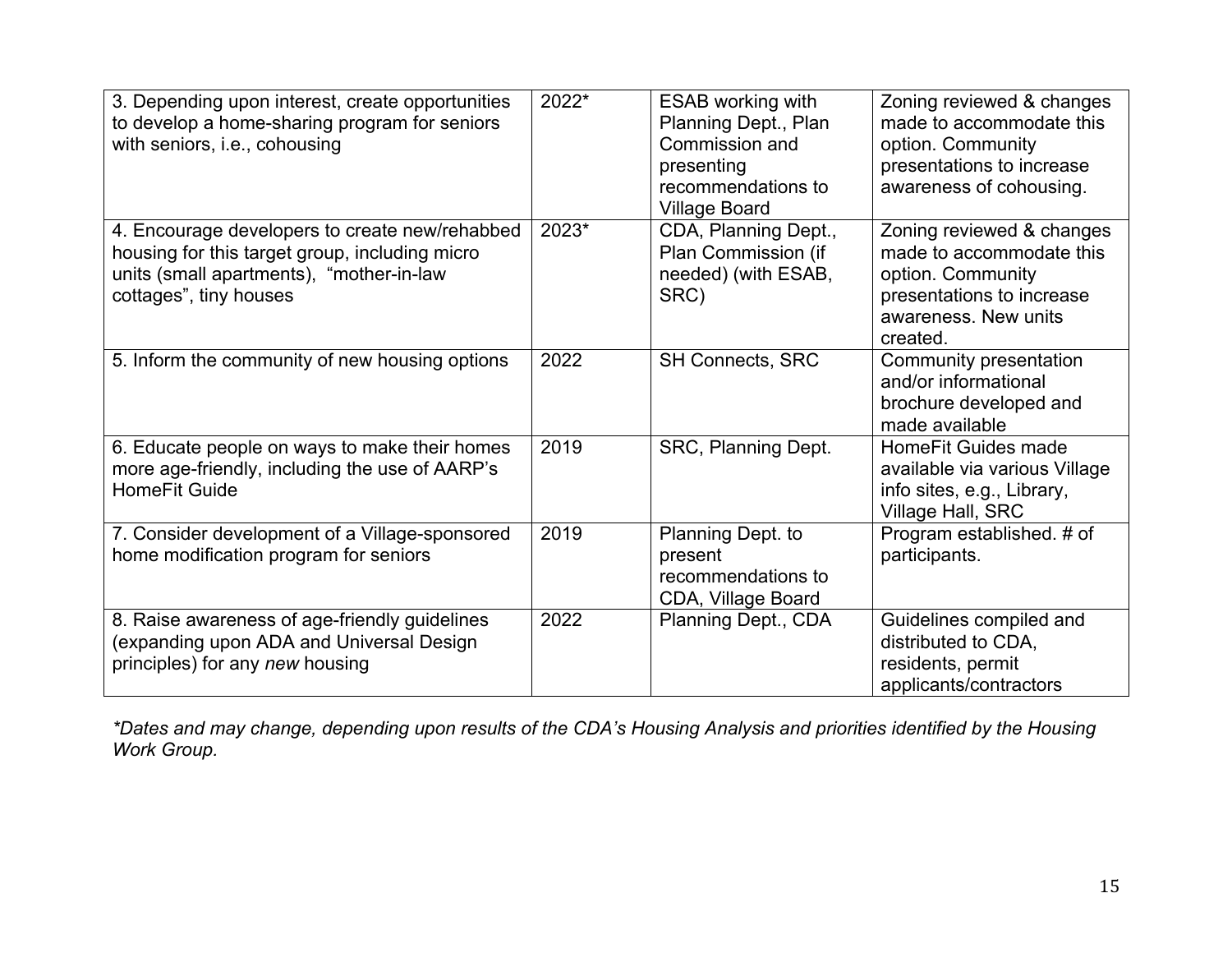#### **AGE-FRIENDLY SHOREWOOD 2019-2024 Plan**

#### **Priority Area: Resource Availability**

Vision: Shorewood residents know where to turn for health and supportive services for seniors.

Goal: Increase awareness of the Senior Resource Center's information and referral assistance function.

| <b>Strategies</b>                                                                                                               | Begin date                                  | <b>Entities Responsible</b>                | Success measures                                                                                                                                                          |
|---------------------------------------------------------------------------------------------------------------------------------|---------------------------------------------|--------------------------------------------|---------------------------------------------------------------------------------------------------------------------------------------------------------------------------|
| 1. Promote Age-Friendly Plan and Shorewood's<br>status as an AARP recognized Age-Friendly<br>Community                          | TBD by<br>Village<br>Marketing<br>Committee | <b>Village Marketing</b><br>Committee, SRC | Articles published in<br>newsletters, Shorewood<br>Today, other venues                                                                                                    |
| 2. Develop new SRC materials/marketing re: info<br>and assistance availability in venues targeting<br>adult children caregivers | 2021                                        |                                            | New materials developed;<br>additional venues used for<br>information dissemination;<br>"younger older adults"<br>enlisted to help, possibly as<br>additional Ambassadors |
| 3. See strategies under "Neighborhood<br>Connections"                                                                           |                                             |                                            |                                                                                                                                                                           |
| Overall impact                                                                                                                  |                                             | <b>SRC</b>                                 | # of incoming calls and<br>requests for assistance to<br>SRC.                                                                                                             |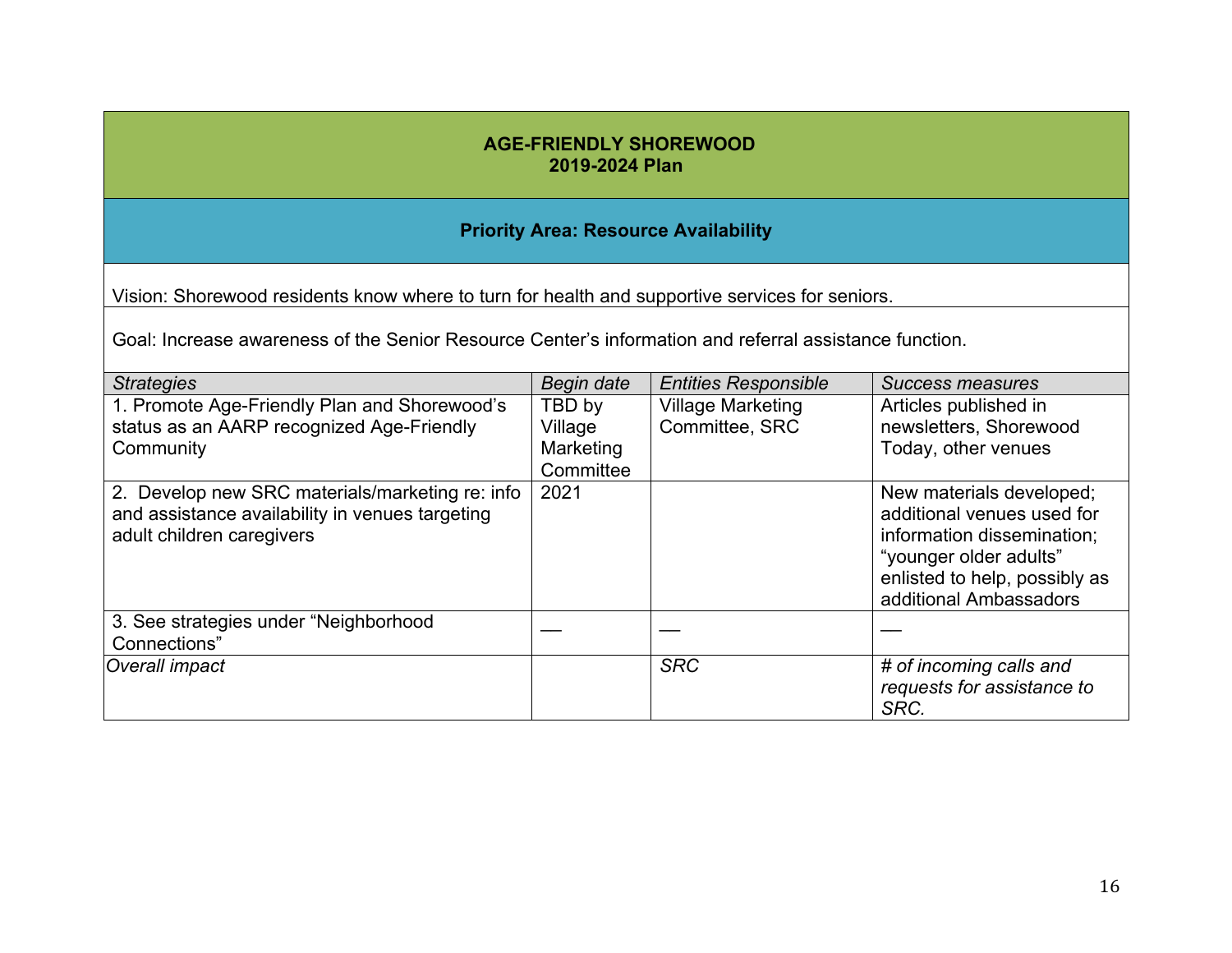#### **APPENDICES**

#### March 21, 2019 Age-Friendly Stakeholders Breakfast **Attendees**

Donna Aschenbrenner - Senior Resource Center Andrew Alden - Resident Davida Amenta - Village Board of Trustees Dzidra Benish - Pedestrian & Bike Safety Committee Diane Barry - Pedestrian & Bike Safety Committee Tammy Bockhorst - Village Board of Trustees Sue Bronson - Elder Services Advisory Board Jody Brooks - Shorewood School District Recreation & Community Services Tyler Burkart - Village of Shorewood Administration Kevin Carini - Shorewood Police Department Ann Christiansen - North Shore Health Department Rachel Collins - Shorewood Public Library Hilary DeBlois - Shorewood School Board Brian Davis - Shorewood School District Holly Davis - Milwaukee County Department on Aging Carol Eschner - Resident Rebecca Ewald - Village of Shorewood Administration John Florsheim - Community Development Authority Bart Griepentrog - Village of Shorewood Administration Peter Hammond - Community Development Authority John Hein - Resident Rose Ianelli - Shorewood Foundation Kathy Jeans Glaser - Resident Guy Johnson - Resident Sue Kelley - Shorewood Connects Sue Kohlenberg - Resident Janet Kreilein - School Board Candidate Ericka Lang - Business Improvement District Vashti Lozier - Shorewood Connects Michael Maher - Village Board of Trustees Judith Mazzie - Shorewood Senior Resource Center Ann McCullough McKaig - Village Board of Trustees Gail Morley - Shorewood Senior Resource Center Peter Nimmer - Shorewood Police Department Miriam Oliensis-Torres -Stowell Associates Cheryl Orgas - Resident Kathy Platt - North Shore Health Department Elizabeth Price -Senior Resource Center Mary Robbins - Eras/Shoreline Katy Rollins - Elder Services Advisory Board Rev. Carolyn Sellers Rizzo - Kingo Lutheran Church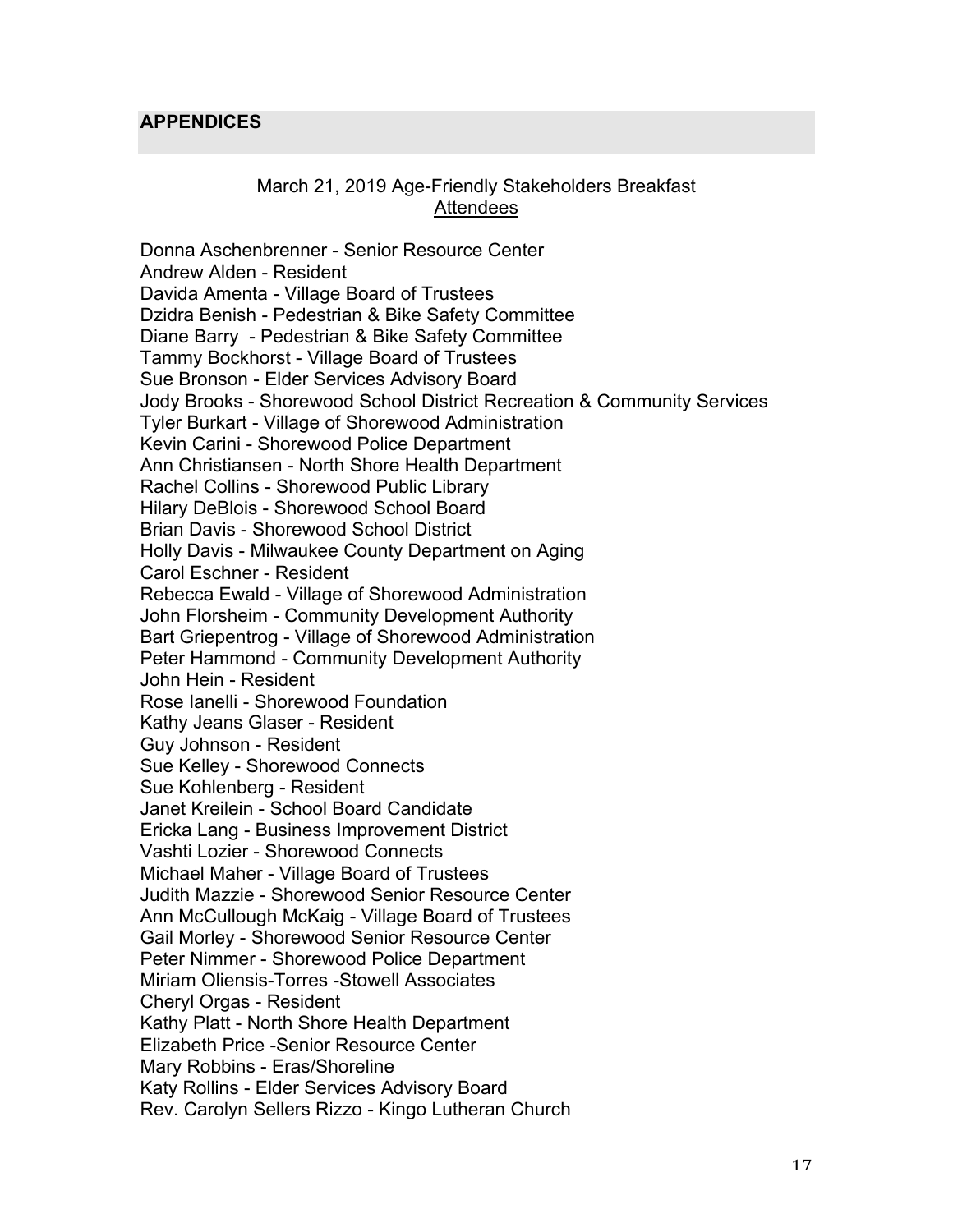Judy Spencer - Senior Resource Center Evans Stephens - Resident Glennie Stephens - Resident Reshunda Stephens - School Board Candidate Kathy Stokebrand - Village Board of Trustees Candidate Amy Tasse - Elder Services Advisory Board Wesley Warren - Village Board of Trustees

2019 Elder Services Advisory Board

- Sue Bronson, Chairperson
- Katie Gnau
- Janet Hertig
- Jan Kaufmann
- Katy Rollins
- Amy Tasse
- Ann McKaig, Trustee Liaison

Staff/Program Liaisons: Elizabeth Price, Kathy Platt, Sue Kelley

Age-Friendly Planning Sub-Committee of the Elder Services Advisory Board

- Sue Bronson
- Katy Rollins
- Amy Tasse

Staff/Program Liaisons: Elizabeth Price, Sue Kelley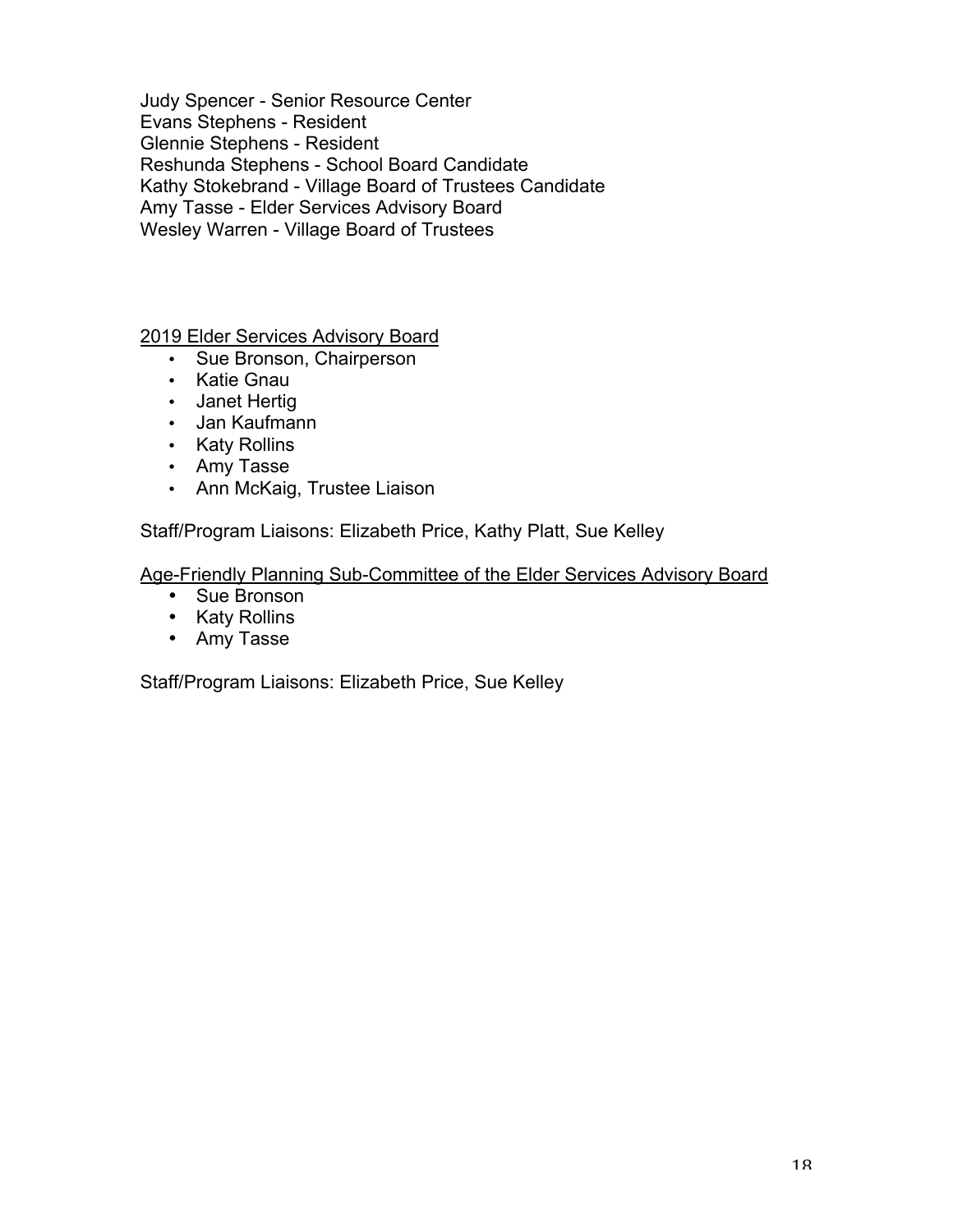• *Notes from Age-Friendly Stakeholders Breakfast held on March 21, 2019*

# **Age-Friendliness: It Takes a Village**

# ★ **Enhancing Shorewood's walk-ability.**

## *In order of priority:*

- 1) develop bike corridors and/or separate, protected bike (and scooter) lanes
- 2) increase educational efforts for bike riders (and their parents) re: pedestrian concerns & sidewalk sharing, rider visibility

3) develop new snow/ice removal initiative(s) to promote walk-ability (of particular concern: street corners, fire hydrants - consider an "Adopt a corner/fire hydrant" campaign. Focus efforts on repeat offenders (how to identify them and why they are not shoveling). Develop a "formal" linkage program to ensure frail residents are matched with a neighbor willing to help on a regular basis (a "snow buddy"). Have targeted enforcement at beginning of winter to hopefully entice key offenders to do better.

4) implement targeted enforcement days at the beginning & end of school year

5) offer age-friendly awareness training for crossing guards and/or consider adding crossing guards at times of day when needed by seniors

Additional suggestions: better marked signage at cross walks educate **drivers** on how to be more aware of bikes and pedestrians

## ★ **Developing ways for people to feel connected to their neighbors and to the larger Shorewood Community.**

- encourage the planning of neighborhood block activities to include seniors, e.g., trivia games at block events
- Develop a "Neighbor Skills 101" guide, incorporate students
- Create Facebook posts encouraging service to neighbors
- explore development of neighborhood associations or develop new structured activities inclusive of seniors
- expand marketing efforts for communitywide events to specifically include
- seniors, e.g., high visibility events including Forms & Fees Day, Fourth of July, Men's Club Chicken BBQ
- advocate for informational kiosks in strategic areas of the Village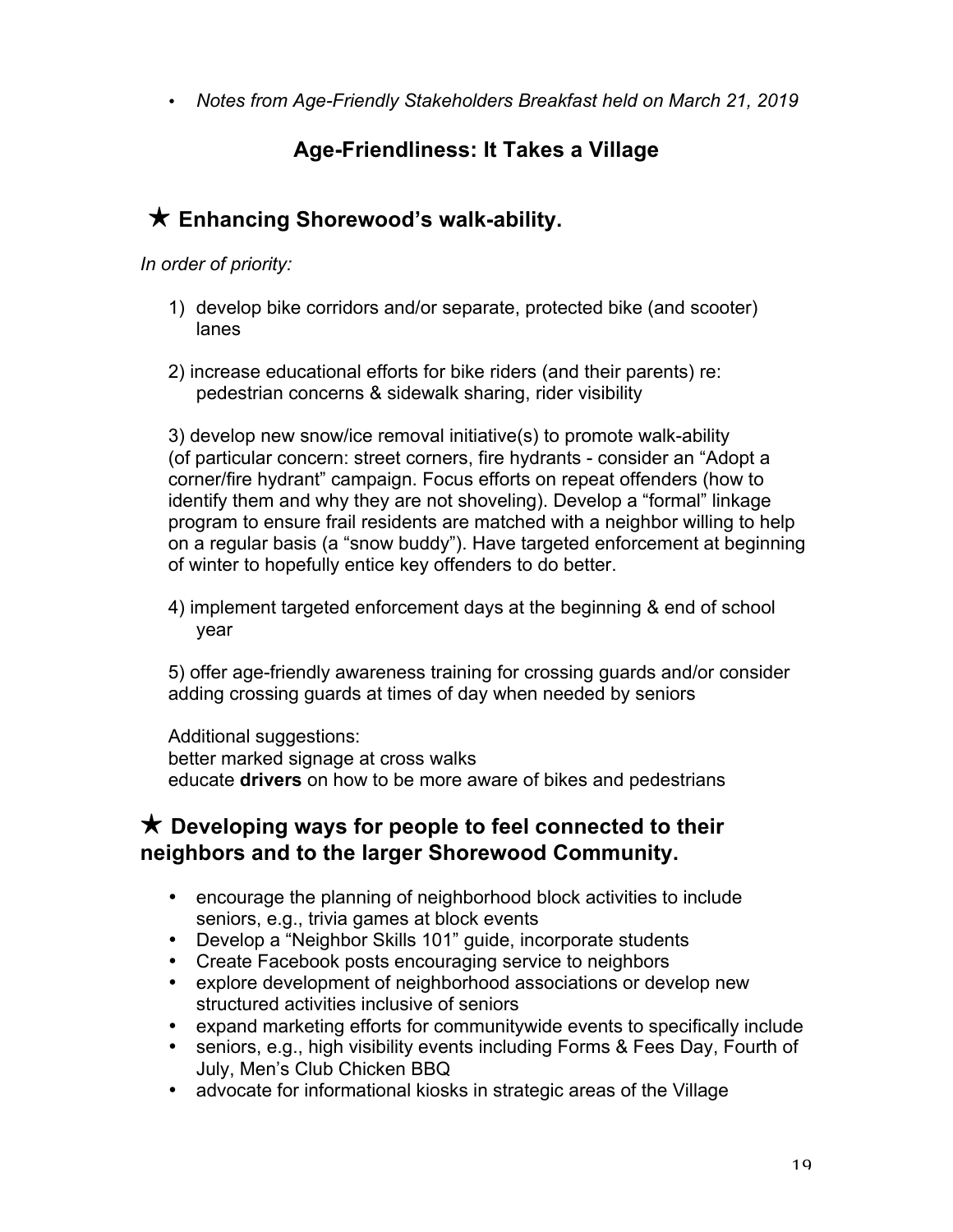- create additional meaningful volunteer opportunities for seniors, involving seniors in the planning of activities, particularly in the schools (ideas include regular "senior sharing" time; Reading Buddies; serving as advisors for School Clubs; meet & greet volunteers at schools; help with PTO-sponsored activities since they are often in need of volunteers)
- add a senior or an intergenerational-themed booth to the School District's Annual "Forms and Fees" event
- revive the "Welcome New Neighbors" program
- create additional intergenerational programs and activities
- in the development of all new programs, include consideration of how seniors are engaged/affected
- create a "buddy check" program linking vulnerable residents with a designated neighbor
- create an "Age-Friendly Pledge Campaign" for residents, noting how individuals can be age-friendly, e.g., "Notice your neighbor".
- encourage congregations in Shorewood to become age-friendly
- make sure to involve the Library
- since many seniors are church-goers, can Shorewood congregations help in hosting and/or reaching out to seniors for community events?

*Organizations willing to serve as a co-convener of this work group with the Elder Services Advisory Board:*

Milwaukee County Department on Aging Village of Shorewood Human Relations Committee Village of Shorewood Board of Trustees Shorewood Public Library Shorewood School Board

# ★ **Creating more housing options for seniors with moderate incomes.**

*In order of interest*

- 1) develop a home-sharing program matching graduate students with seniors, ensuring that participants have support and monitoring beyond the initial match
- 2) create opportunities to develop a home-sharing program for seniors with seniors, i.e., cohousing
- 3) encourage developers to create new/rehabbed housing for this target group, including "mother-in-law cottages", tiny houses that are agefriendly beyond ADA; could also include micro units (small apartments)
- 4) educate people on options to make their homes more age-friendly, including the use of AARP's HomeFit Guide
- 4) develop a Village-sponsored home modification program for seniors
- 5) raise awareness of age-friendly guidelines for any new housing, i.e., universal design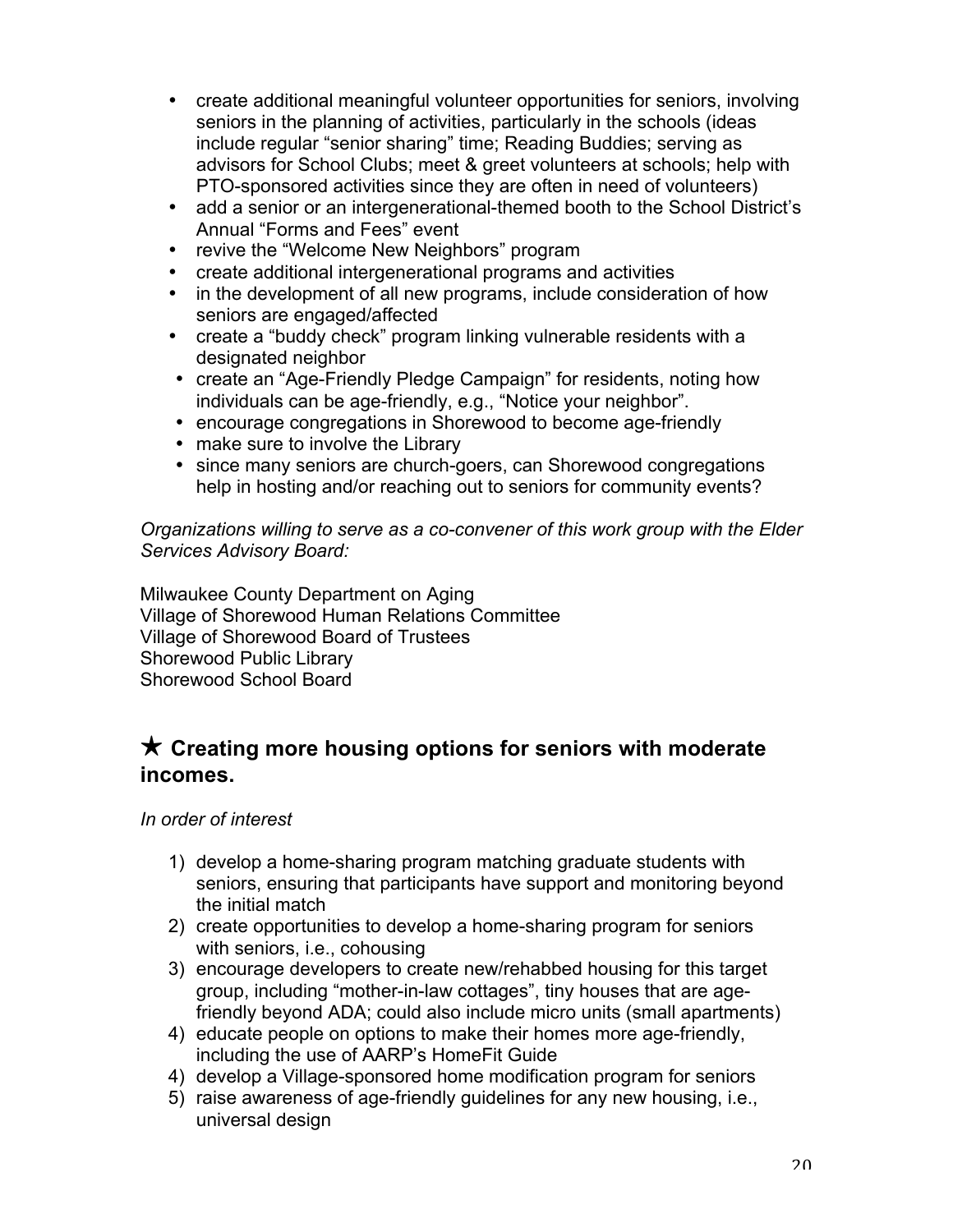Additional suggestion:

hold a community meeting on different housing options to gauge level of interest

## ★ **Increasing awareness of "where to turn for help" for health and supportive services.**

*The Senior Resource Center will work with marketing professionals on the following strategies*

- increase awareness of Shorewood as an Age-Friendly Community with
- unique support and dedicated resources
- create greater awareness about the Senior Resource Center's information and assistance offerings among adult children in caregiver roles ,e.g., parents of school-age children; a targeted mailing to residents age 60 and over
- develop new channels of communication to share news with/for the Senior Resource Center, e.g., put monthly calendar in Library and Village Center information racks
- identify "younger" seniors who are looking for ways to be involved and enlist them in spreading awareness about the Senior Resource Center

#### **Additional Comments/Suggestions:**

*Over the years, the Dept. on Aging has had very little footprint in Shorewood (outside of the memory café). I'd very much like to change that.* 

*I am willing to help wherever there might be a fit.*

*The Village Board approved an initiative to boost subscribers to the Village Manager's Memo - since SRC info is included in the Manager's Memo, this could be 2x effective. Do we need to seriously consider increasing funding for Shorewood Connects?*

*Is Shorewood age-friendly? Many seniors are being forced out by taxes and housing prices.*

*NS Health Dept, as responsible for the entire north shore, Is looking at completing a Community Health Assessment specific to older adults that will mirror some of these issues on a larger scale.*

*At night, some blocks, both commercial and residential districts, are so dark at intersections. I think it's fine mid-block. Two intersections that I as a driver have had a few scary moments of not seeing pedestrians: Murray & Shorewood (I believe the west side) and Oakland & Kensington, the NE corner.* 

*Just let me know how I can help.*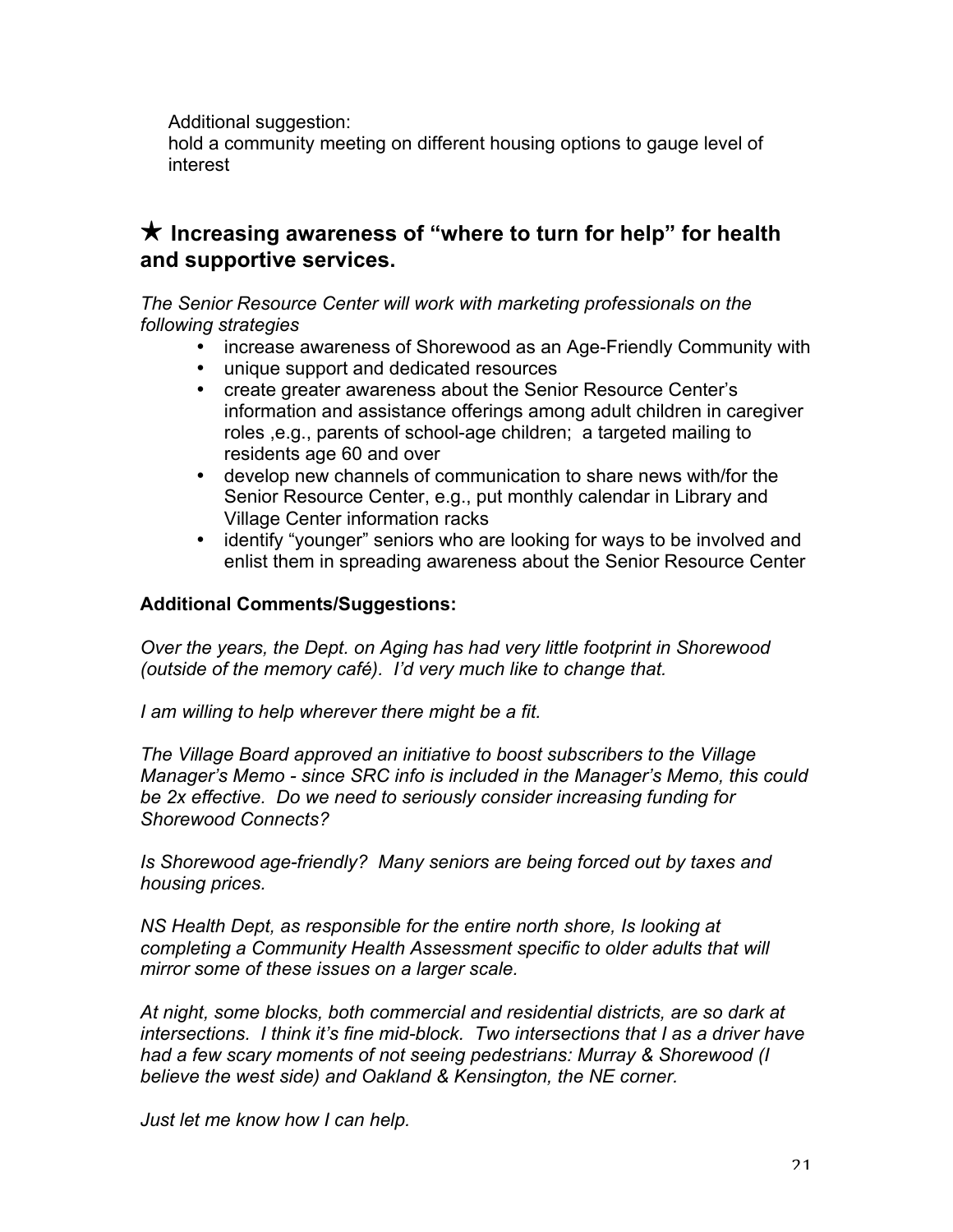*Very Interested in housing issues, sign me up.* 

*Thank you for this program! So much enthusiasm. There was discussion about working intergenerationally. Our congregation is very familiar in this area. Please feel free to connect with me if you would like more information. We (Kingo) are not about proselytizing people. We are about building community, supporting people, and making connections.*

*If you need me I will help.*

*As a former career counselor, I would be interested in using my skills to help "fit" seniors with potential house-mates and do follow-ups for trouble-shooting.* 

*Senior transportation van/car like the "Boss" van that UWM has. Elm Grove has this program - it's a separate non-profit that could be run out of the senior center perhaps.*

*Many of the issues related to where to get help could also be addressed through the development of neighborhoods.* 

*Some Ozaukee County Police Departments have taken on a senior check-in for people who are more vulnerable and live alone. People agree to call in by a certain time or there is contact made. Can discuss. Also, would retirement workshops combined with Senior Resource and volunteer opportunities be a way to reach people in a new way? Also wondering if we are using jargon that people don't know when discussing resources.* 

*I'm happy to help with one area ("Increasing awareness of where to turn for help"). Let me know where I can be helpful. I'm very interested in helping develop a wider "buddy program" throughout the Village. Our block has an email list and we communicate many things beyond block party news. It's been effective over the years with who needs help with everything.* 

*I wonder about adding delayed green lights at the stoplight intersections so the walk signal goes before the green light to allow more time to cross.*